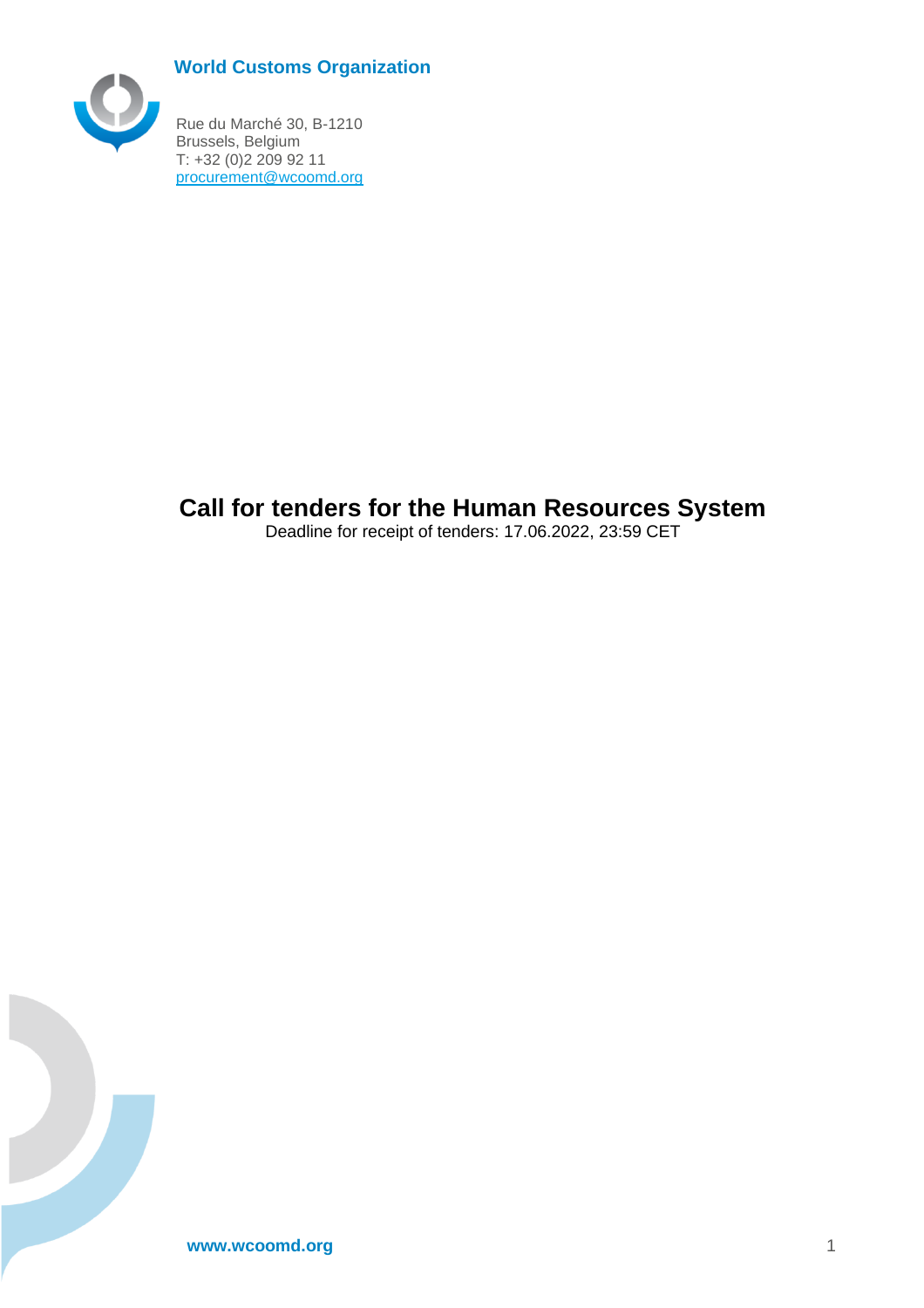# **Table of Contents**

# Table of Contents

| 1.     |  |
|--------|--|
| 1.1    |  |
| 1.2    |  |
| 1.3    |  |
| 1.4    |  |
| 1.5    |  |
| 1.6    |  |
| 1.7    |  |
| 1.7.1  |  |
| 1.7.2  |  |
| 1.7.3  |  |
| 1.7.4  |  |
| 1.7.5  |  |
| 1.7.6  |  |
| 1.7.7  |  |
| 1.7.8  |  |
| 1.7.9  |  |
| 1.7.10 |  |
| 1.8    |  |
| 1.8.1  |  |
| 1.8.2  |  |
| 1.8.3  |  |
| 1.8.4  |  |
| 1.9    |  |
| 1.9.1  |  |
| 1.10   |  |
| 1.10.1 |  |
| 1.10.2 |  |
| 1.10.3 |  |
| 1.11   |  |
| 1.12   |  |
| 1.12.1 |  |
| 1.12.2 |  |
| 1.12.3 |  |
| 1.12.4 |  |
| 1.12.5 |  |
| 1.12.6 |  |
| 1.12.7 |  |
| 1.13   |  |
| 1.13.1 |  |
| 1.13.2 |  |
| 1.14   |  |

www.wcoomd.org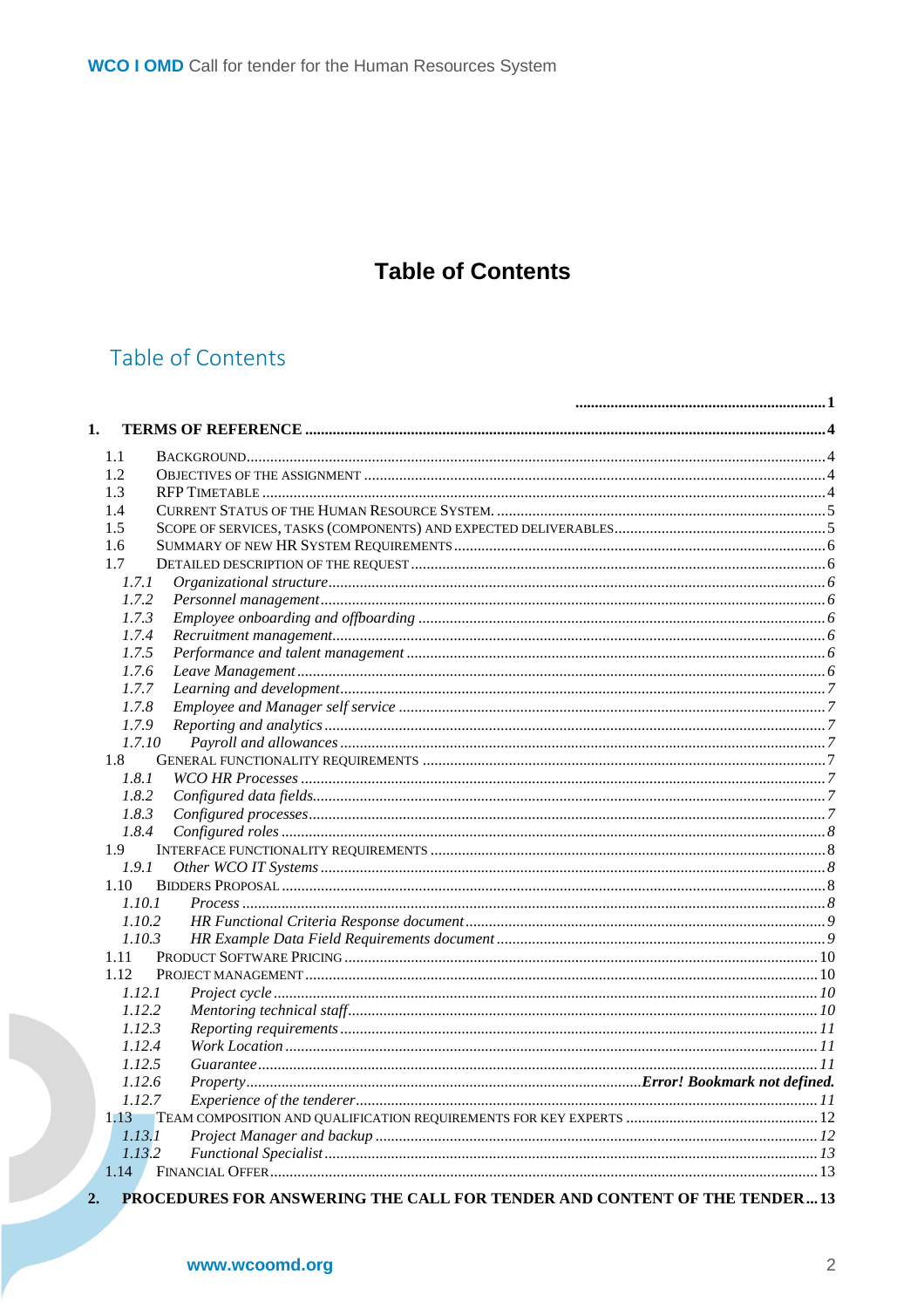| 2.1  |                                                                                                      |  |
|------|------------------------------------------------------------------------------------------------------|--|
| 2.2  |                                                                                                      |  |
| 2.3  |                                                                                                      |  |
| 2.4  |                                                                                                      |  |
| 2.5  |                                                                                                      |  |
| 2.6  |                                                                                                      |  |
| 2.7  |                                                                                                      |  |
| 2.8  |                                                                                                      |  |
| 2.9  |                                                                                                      |  |
| 2.10 |                                                                                                      |  |
| 2.11 |                                                                                                      |  |
| 3.   |                                                                                                      |  |
| 3.1  |                                                                                                      |  |
| 3.2  |                                                                                                      |  |
| 3.3  |                                                                                                      |  |
| 3.4  |                                                                                                      |  |
| 3.5  |                                                                                                      |  |
| 3.6  |                                                                                                      |  |
| 3.7  |                                                                                                      |  |
| 3.8  |                                                                                                      |  |
| 3.9  |                                                                                                      |  |
| 3.10 |                                                                                                      |  |
| 3.11 |                                                                                                      |  |
| 3.12 | ACCEPTANCE OF THE CONDITIONS OF THE CALL FOR TENDER AND PROVISIONS APPLICABLE TO THE AGREEMENT<br>23 |  |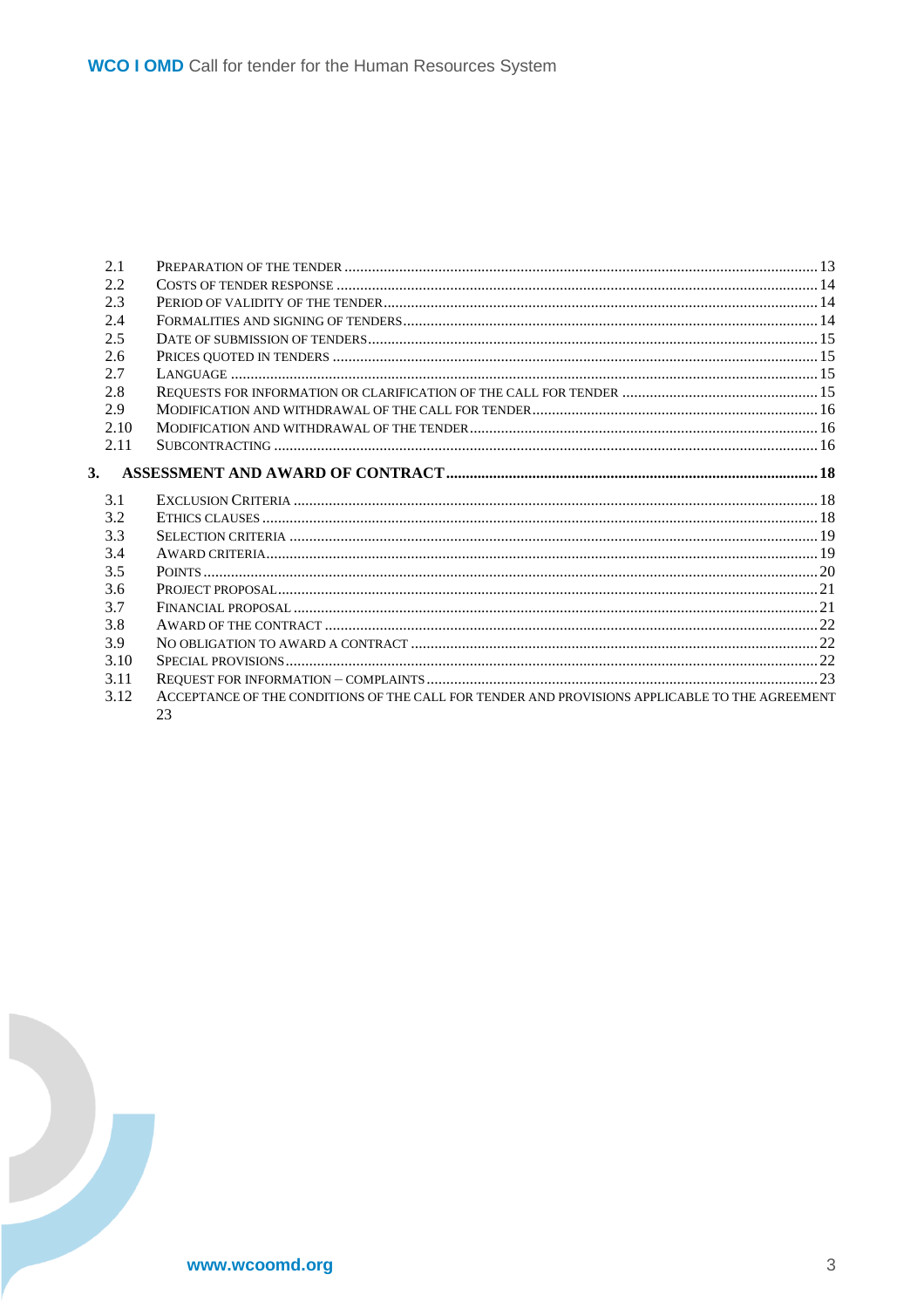## <span id="page-3-0"></span>**1. Terms of Reference**

## <span id="page-3-1"></span>**1.1 Background**

The World Customs Organization (WCO) is an independent intergovernmental body, established in 1952 as the Customs Co-operation Council (CCC), whose mission is to enhance the effectiveness and efficiency of Customs services across the globe. The WCO represents 184 Customs administrations that collectively process approximately 98% of world trade. As the global centre of Customs expertise, the WCO is the only international organization with competence in Customs matters.

As a forum for dialogue and exchange of experiences between national Customs delegates, the WCO offers its members a range of Conventions and other international instruments, as well as technical assistance and training services provided either directly by the Secretariat, or with its participation. The Secretariat also actively supports its members in their endeavours to modernize and build capacity within their national Customs administrations.

WCO currently relies on a human resource tool that was developed in-house. With the ongoing modernization in the organization and growth in staff, we are now looking to replace our current human resource tool and paper-based systems with a more adaptable and scalable solution with extensive reporting capabilities and strong data protection features.

## <span id="page-3-2"></span>**1.2 Objectives of the assignment**

The WCO is soliciting for proposals to supply a sophisticated integrated Human Resources (HR) system with web-based and mobile application features that supports organization-wide automation of processes and functionality, with enhanced user interface design for simplicity and ease of use. WCO expect that the offer should not exceed a maximum value of 150,000 Euros costs and is keen to receive proposals for solutions that are in line with its organizational size and available budget, whilst meeting the requirements and providing value for money.

## <span id="page-3-3"></span>**1.3 Call for tenders Timetable**

| Event                                                                                            | <b>Dates</b>                        |
|--------------------------------------------------------------------------------------------------|-------------------------------------|
| Launch of call for tenders                                                                       | 19th May 2022                       |
| Deadline for Submission of tenders                                                               | 17th June 2022, 23:59 CET           |
| Evaluation of Technical and Financial bids (including<br>demonstrations for shortlisted bidders) | $20^{th}$ June – $8^{th}$ July 2022 |
| Signature of contract                                                                            | 25 <sup>th</sup> July 2022          |
| Commencement of project                                                                          | 5 <sup>th</sup> September 2022      |

The estimated schedule for the call for tenders and contract approval is as follows.

It is the Bidder's responsibility to ensure that their bid submissions reach the WCO before the bid closing time as no late submissions will be accepted.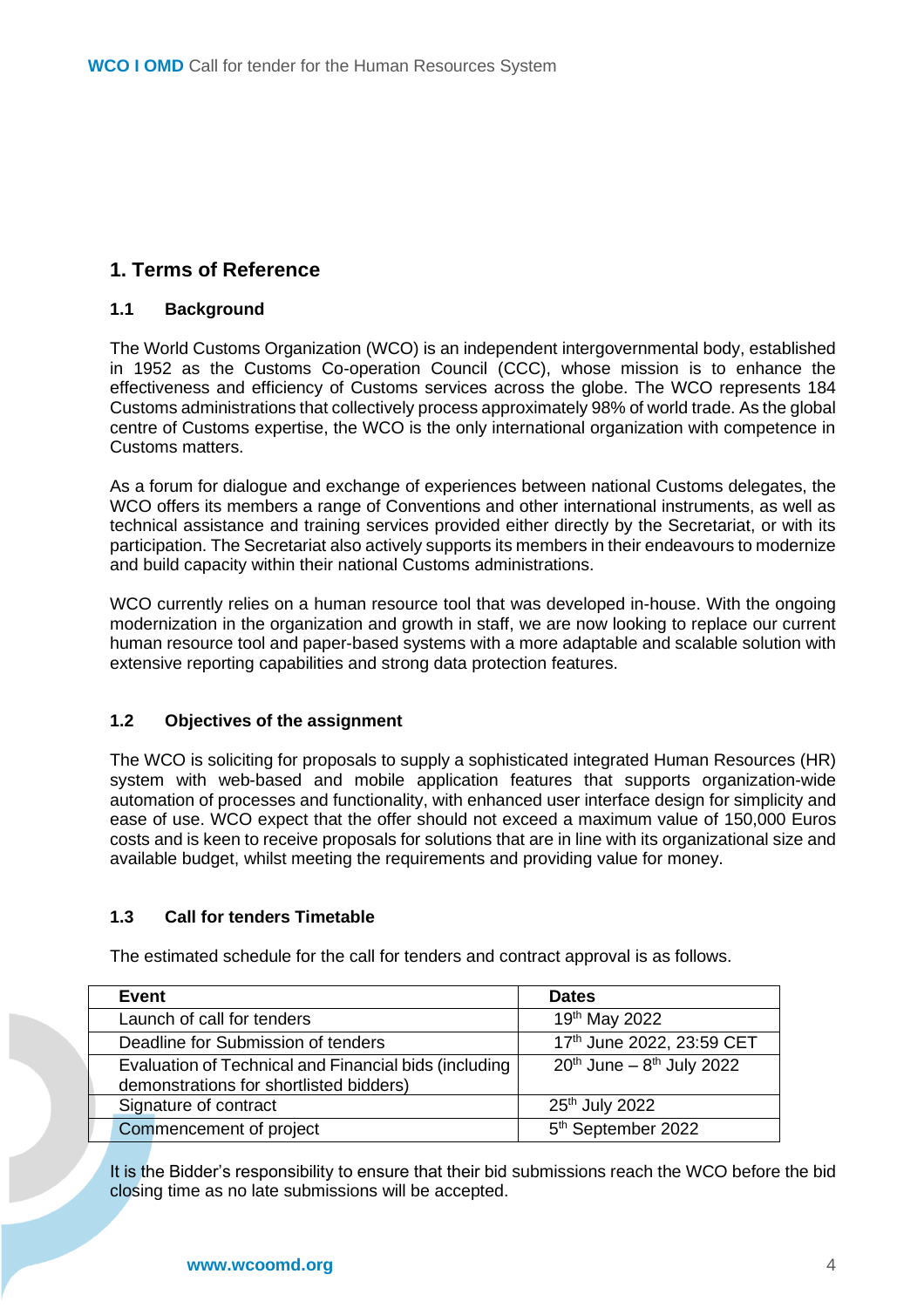## <span id="page-4-0"></span>**1.4 Current Status of the Human Resource System.**

The WCO Secretariat, based in Brussels, Belgium, consists of more than 241 staffers from around the world that oversee the WCO's day-to-day operations under the leadership of a Secretary General.

The existing HR system was developed in 2015 and is used to automate administrative tasks carried out by support staff relating to the personal information of WCO employees. The tool captures new personnel information and updates the organizational structure as well as generation of automated human resource reports. Furthermore, it is used to store data and information in a central database, and interface to other WCO IT systems.

Presently, WCO does not have an integrated HR system and maintains separate in-house payroll and leave management systems. As such, several of the organization's human resources processes are still paper-based including recruitment, onboarding, learning and development, and performance management, among others.

Further limitations include manual input of data into multiple systems which leads to duplication and the possibility of errors may arise.

Consequently, the new HR system should be intuitive to navigate, responsive and integrated with other applications including payroll and benefits/allowances where possible and have relevant historic data from the current HR system cleansed and effectively migrated.

## <span id="page-4-1"></span>**1.5 Scope of services, tasks (components) and expected deliverables**

The scope of work entails the following services described below:

- Identify the software product that has the best fit to our defined business requirements for a new human resource management information system accessed through quantitative features and function evaluation process.
- Identify the company which we feel will represent the best partner for our organization in implementing a new HR system.
- Utilize the core business processes inherent within the chosen software to provide the basis for changing our existing internal business processes.
- Purchase and implement new software, including re-engineering of the necessary business processes to be in line with the processes of the new system.
- Provide project implementation services including:
	- o Implementation, configuration and customization of requisite modules and reports as well as the security settings as required
	- o User Acceptance Testing (UAT)
	- $\circ$  Data cleansing, mapping and migration from current data formats to target system
	- o Test & live implementation
	- o Pre-Prod and Prod environment setup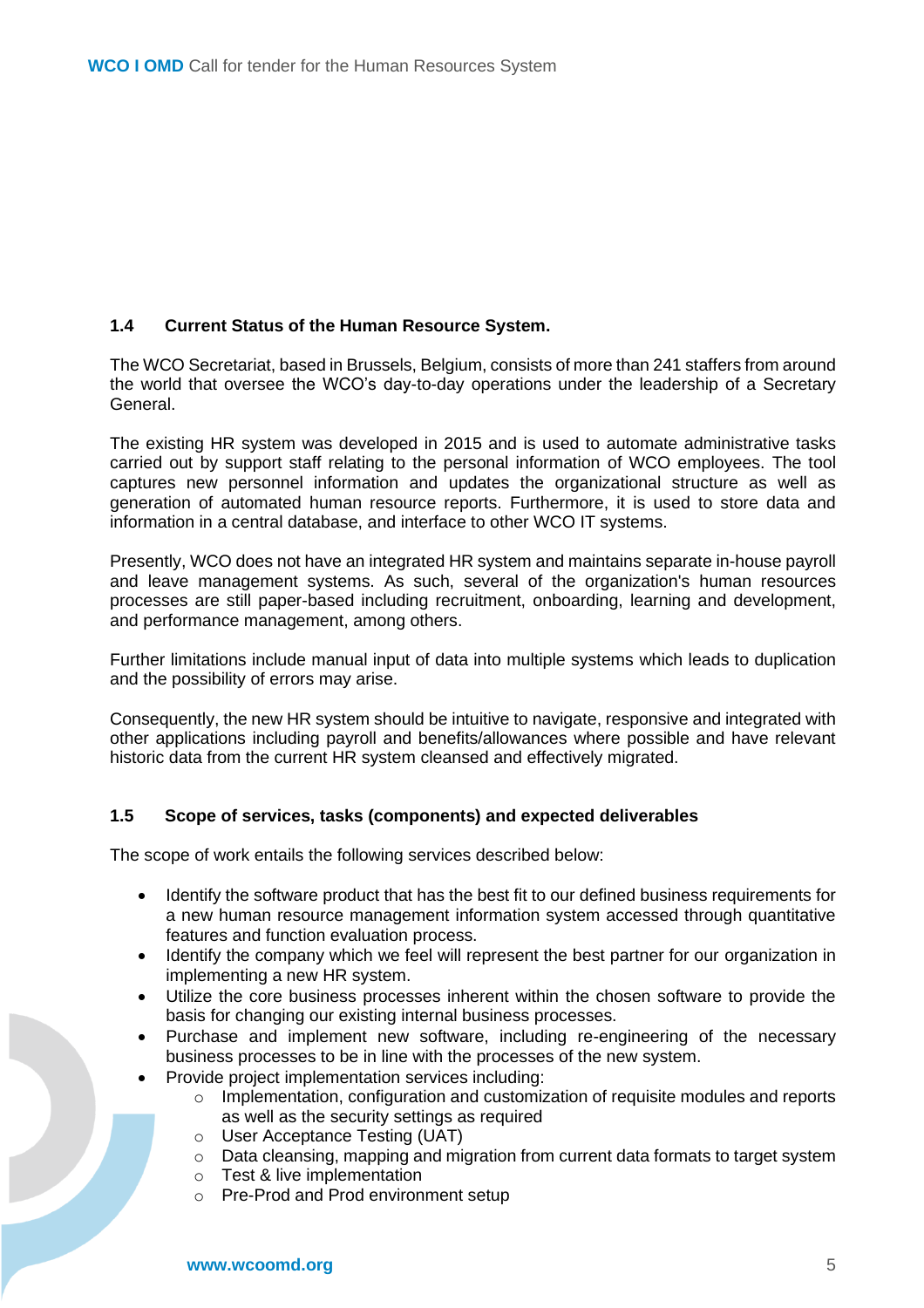- o Launch and go live support.
- o System and architecture documentation
- o User manual documents
- o Integration with existing systems as described in chapter 1.9.1
- o End-user and Admin trainings & certification if required
- o Administrators & super users

## <span id="page-5-0"></span>**1.6 Summary of new HR System Requirements**

Sourcing and installation of the following functionalities:

- 1. Organizational structure
- 2. Personnel management
- 3. Employee onboarding and offboarding
- 4. Recruitment management
- 5. Performance and talent management
- 6. Leave management
- 7. Learning and development
- 8. Employee and Manager Self Service
- 9. Reporting and analytics
- 10. Integration with Payroll and Allowances

#### <span id="page-5-2"></span><span id="page-5-1"></span>**1.7 Detailed description of the request**

#### 1.7.1 Organizational structure

Enable WCO to reflect the organizational structure including grades classifications and job families. Aid the ability to add and create additional plans and create better workflow management.

#### <span id="page-5-3"></span>1.7.2 Personnel management

Personnel Administration handles the task of management of employees. Captures essential employee's structured data used in performing various administrative tasks.

#### <span id="page-5-4"></span>1.7.3 Employee onboarding and offboarding

Describe the process of welcoming, orientating, inducting, and training all new employees over the first six months of employment and manage the employee offboarding process until exit.

#### <span id="page-5-5"></span>1.7.4 Recruitment management

Capability to identify, attract, select, and hire talent with ability to report on progress of every stage of the recruitment effectively and efficiently. Data captured during recruitment should flow through to the onboarding and personnel management phases.

## <span id="page-5-6"></span>1.7.5 Performance and talent management

Allow managers and employees to set objectives and track performance of the employee ensuring that performance and goals are aligned to the overall WCO objectives.

## <span id="page-5-7"></span>1.7.6 Leave Management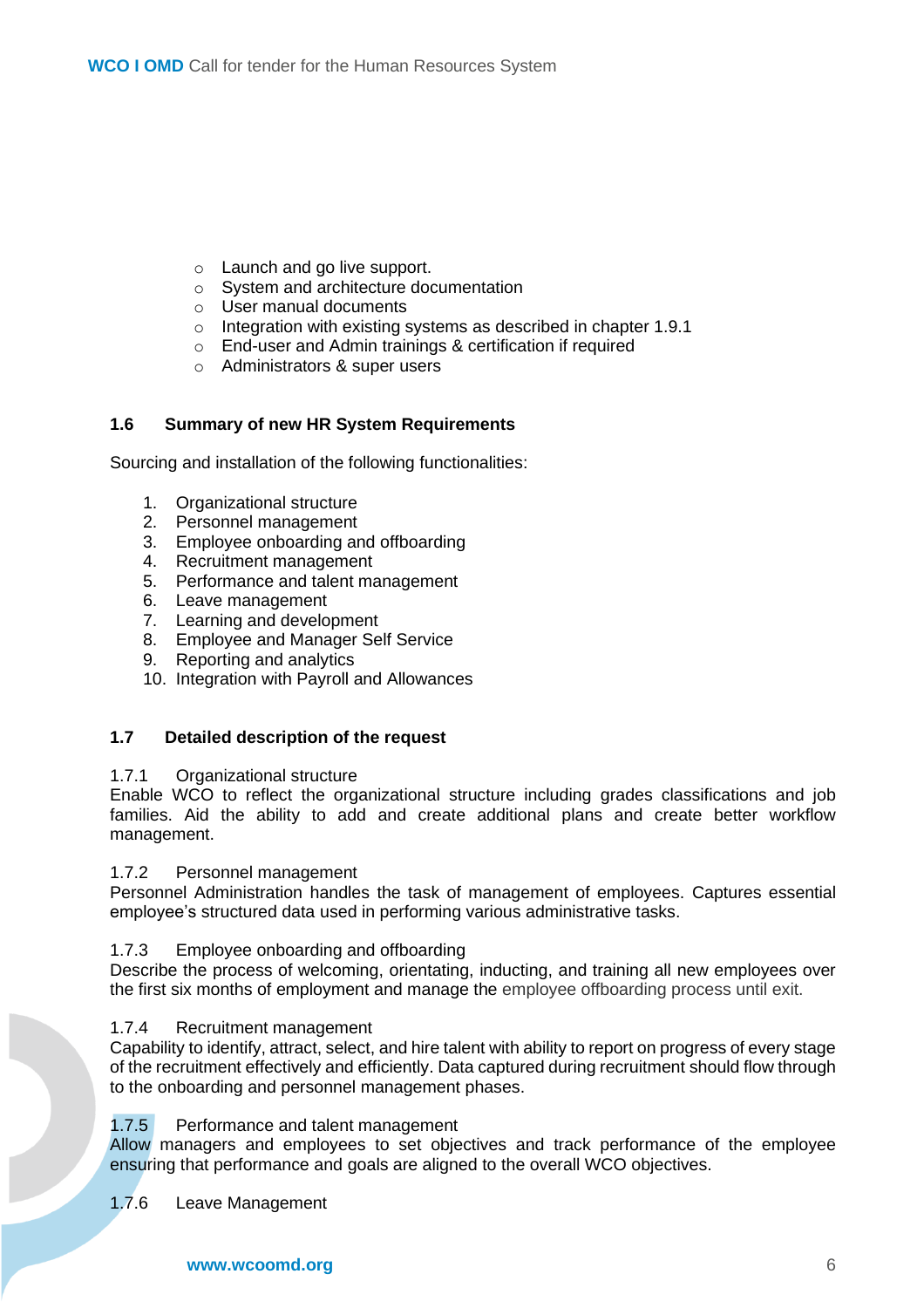Provide functionality to facilitate leave types and processes including annual, parental, sick, compassionate, training, and home leave, as well as facilitate teleworking/telecommuting through similar functionality.

#### <span id="page-6-0"></span>1.7.7 Learning and development

Ability to track employee learning activities and make informed development decisions. Give employees and managers the ability to prescribe learning and manage certifications and compliance.

#### <span id="page-6-1"></span>1.7.8 Employee and Manager self service

Allow employees and managers to enter, review and assign information, requests, and approvals, including personal information, benefits, and performance management, among others.

#### <span id="page-6-2"></span>1.7.9 Reporting and analytics

Ability to generate reports, analytics as well as dashboards content that is intuitive and predictive to be used for decision making and changing employee dynamics.

#### <span id="page-6-3"></span>1.7.10 Payroll and allowances

Allow for the integration of data to ensure the accurate computation of payroll information, including income, allowances, and deductions.

## 1.7.11 **Informational** : Payroll processing module

The integration of HR data on income, allowances, and deductions to a payroll system is a mandatory requirement, but the implementation of the payroll system itself is outside the scope of this tender. Where the HR system of the bidder includes a payroll system, the functional details (Annex IV document) and a financial estimate (Annex I) should be provided. These will not contribute to the technical evaluation of the HR system but will be reviewed for consideration of the overall value of the HR system of the bidder.

#### <span id="page-6-5"></span><span id="page-6-4"></span>**1.8 General functionality requirements**

#### *1.8.1* WCO HR Processes

The WCO has several HR processes specific to its status as an intergovernmental organization. As such the data stored, and processes applied to this data, will need capabilities beyond a standard HR implementation. These capabilities are anticipated to be provided within an HR system which allows to add the required data and process options by means of configuration. A sample of the existing processes is attached under Annex VI.

#### <span id="page-6-6"></span>1.8.2 Configured data fields

Data fields added to the standard HR system during configuration will ideally have a range of functional options, for example, be linked to the view/editing rights of user roles; be grouped into sections that can repeat; appear on reports; trigger processes; create dependency within processes.

## <span id="page-6-7"></span>1.8.3 Configured processes

Non-standard processes are anticipated to be required, triggered by data fields whether standard or added during configuration, for example, triggered by changes in the values of data fields; triggered by formula relating to data fields; triggered by a step in some other process. As part of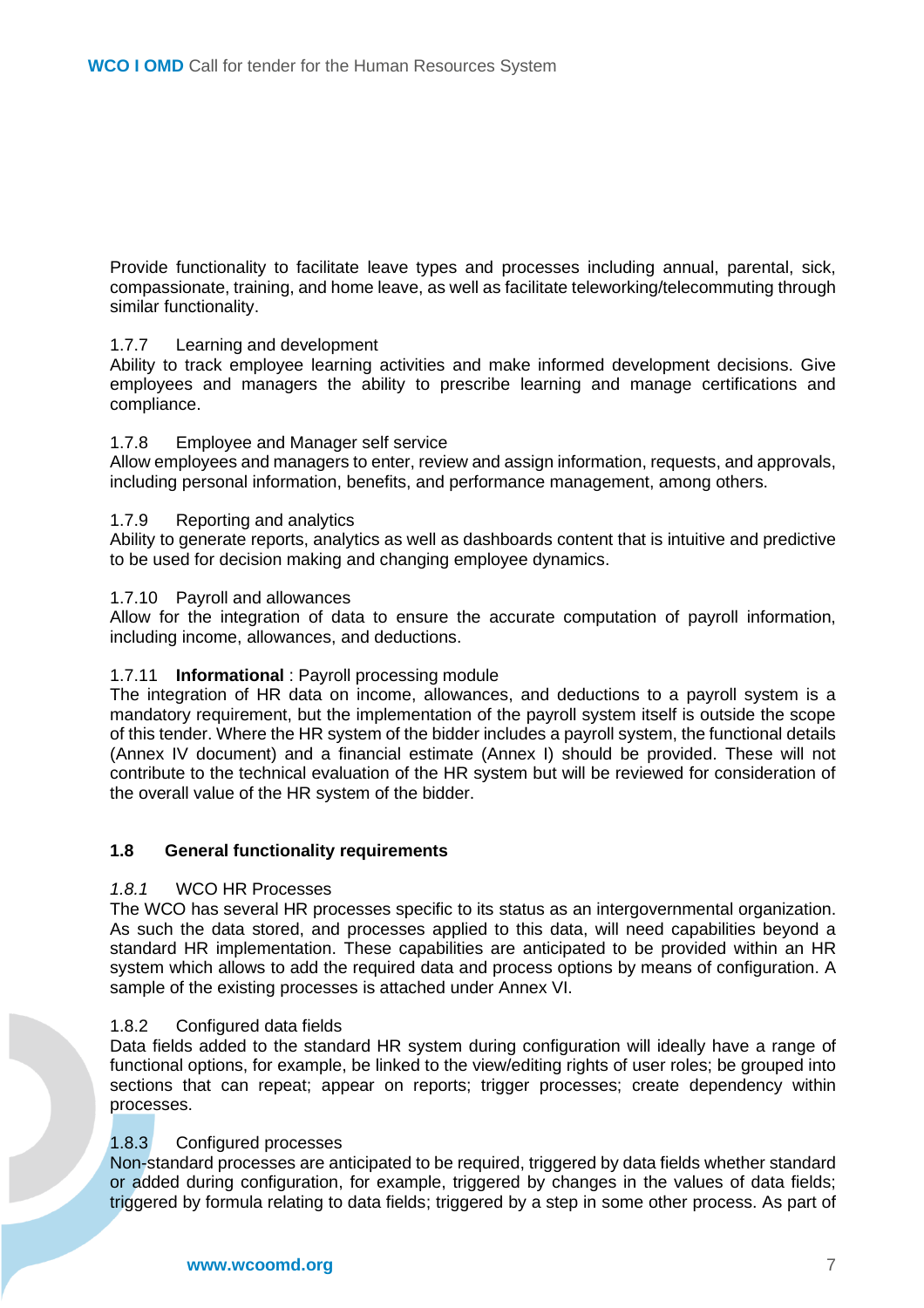configured processes, the system will ideally be able to send information emails using templates with placeholders for data, capture data for inclusion into data fields, implement decision processes such as approval; maintain lists for each user of open processes, and in general be able to automate what would otherwise require manual tracking.

#### <span id="page-7-0"></span>1.8.4 Configured roles

The HR processes at the WCO are distributed over several persons, and it is desired that this is facilitated using roles within the HR system. For this, it will be required that new roles can be created by means of configuration, HR system users assigned to the role, and that the role can be configured at a fine level to give access to view/edit data and follow processes.

#### <span id="page-7-2"></span><span id="page-7-1"></span>**1.9 Interface functionality requirements**

#### *1.9.1* Other WCO IT Systems

The WCO has several IT systems which should be interfaced to the HR system, to automate data transfer and data re-use. For example, the Microsoft Azure Active Directory system should have user accounts created for when staff join and cancelled when staff leave; the Azure email system should have emails created. Interfaces to other systems blocking the Azure calendar during leave and providing data to HR data to legacy systems are also of significant interest to have automation driven integration of WCO IT systems.

#### <span id="page-7-3"></span>**1.10 Bidders Proposal**

#### <span id="page-7-4"></span>1.10.1 Process

This Tender will be evaluated using a two-stage process.

The first stage will comprise:

- (I) the Technical Evaluation which will be based on the Technical Proposal. This should include documents explaining the product and the proposal, and a completed "HR Functional Criteria" document (Annex IV) as well as "Non-functional HR requirements" document (Annex VII) (see supporting documents). See item 3.5 below.
- (ii) the Financial Evaluation which will be based on the Price Proposal (Annex I). See item 3.7 below.

The second stage will involve invitation for a demonstration and proof of concept (on-site in Brussels) to the best four (4) bidders among those who reach a minimal threshold of 135 points for the Technical evaluation and 65 points for the Financial evaluation. Please note that the WCO cannot reimburse the respondents for any costs relating to such meetings.

It is the Bidder's responsibility to ensure that that they responded to both evaluation criteria. Failure to meet the evaluation criteria may result in the Bidder being disqualified from being appointed. Bidders must ensure that they have included all supporting documentation, especially the documentation that may be required to support the response to the evaluation criteria.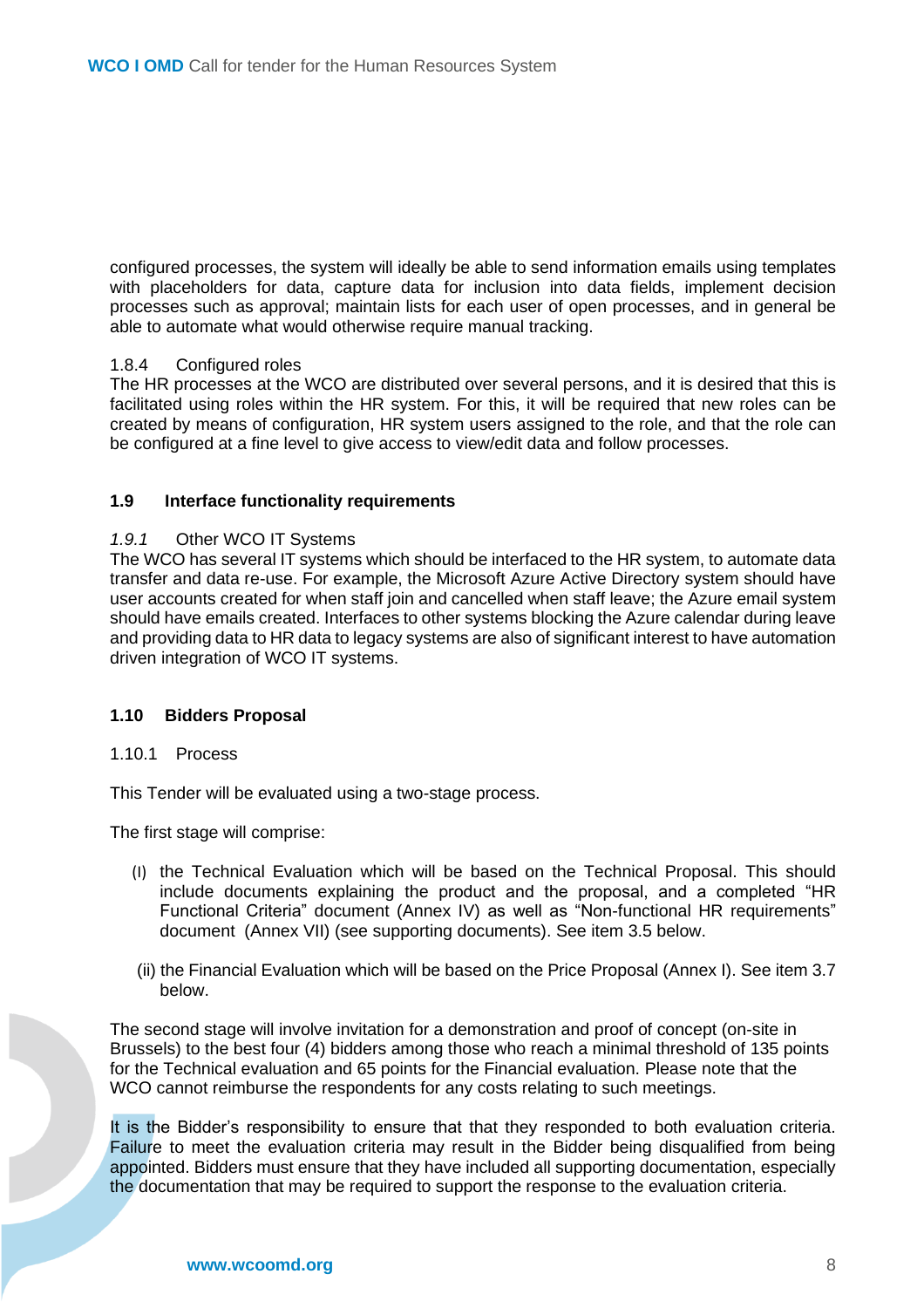### <span id="page-8-0"></span>1.10.2 HR Functional Criteria Response document

The excel file "HR Functional Criteria Response" is a mandatory document to be returned in electronic format (virus scanned CD / USB etc in sealed bid envelope) as part of the Technical Proposal first part.

Guidelines for completing this document:

- **RFP Reference**: links the excel requirement to the descriptive paragraphs in this document
- **HR module & Requirement**: the requirement to be quantified
- **Importance**: how the requirement will be assessed
	- o **Mandatory:** Functionality, or an effective workaround, is a necessity
		- o **Significant:** Systems with this functionality, or an effective workaround, will be favoured
		- o **Nice to have**: Functionality, or an effective workaround, is of interest for final system selection between otherwise equivalent systems
- **Availability:** the availability of the requirement in the system proposed by the bidder
	- o **Out of the box:** Functionality is part of the standard system o **By Configuration:** System can be configured to provide the f
	- By Configuration: System can be configured to provide the functionality using the standard options. No custom development / coding is required. This configuration could be by creating workflows / adding data fields etc, using the standard configuration options of the system.
	- o **Customisation:** System needs development / custom coding to provide the functionality. The option should be chosen confirming to the number of days of customisation required.
	- o **Not possible**: It is not considered that this functionality is available in the system proposed by the bidder
- **Basic Details**: Any notes useful to understand how the option works out of the box / after configuration / after customisation
- **Limitations / Workarounds**: Where the requirement is not expected to be fully met, details of the limitations, and any recommended workaround for the requirement.

#### <span id="page-8-1"></span>1.10.3 HR Non-Functional Requirements

As indicated for in Annex VII, please provide details on the IT system's specifications and requirements.

#### 1.10.4 HR Example Data Field Requirements document

Annex V (HR Example Data Field Requirements) is the result of some recent business analysis on the current HR data / processes. This was undertaken to inform the WCO's understanding of the range of requirements to be requested in this call for tender. This file is included to see the types of data and processes that the WCO will need to implement, whether out of the box, by configuration or with customization. The contents of the file are not exhaustive, and liable to change when the actual implementation occurs.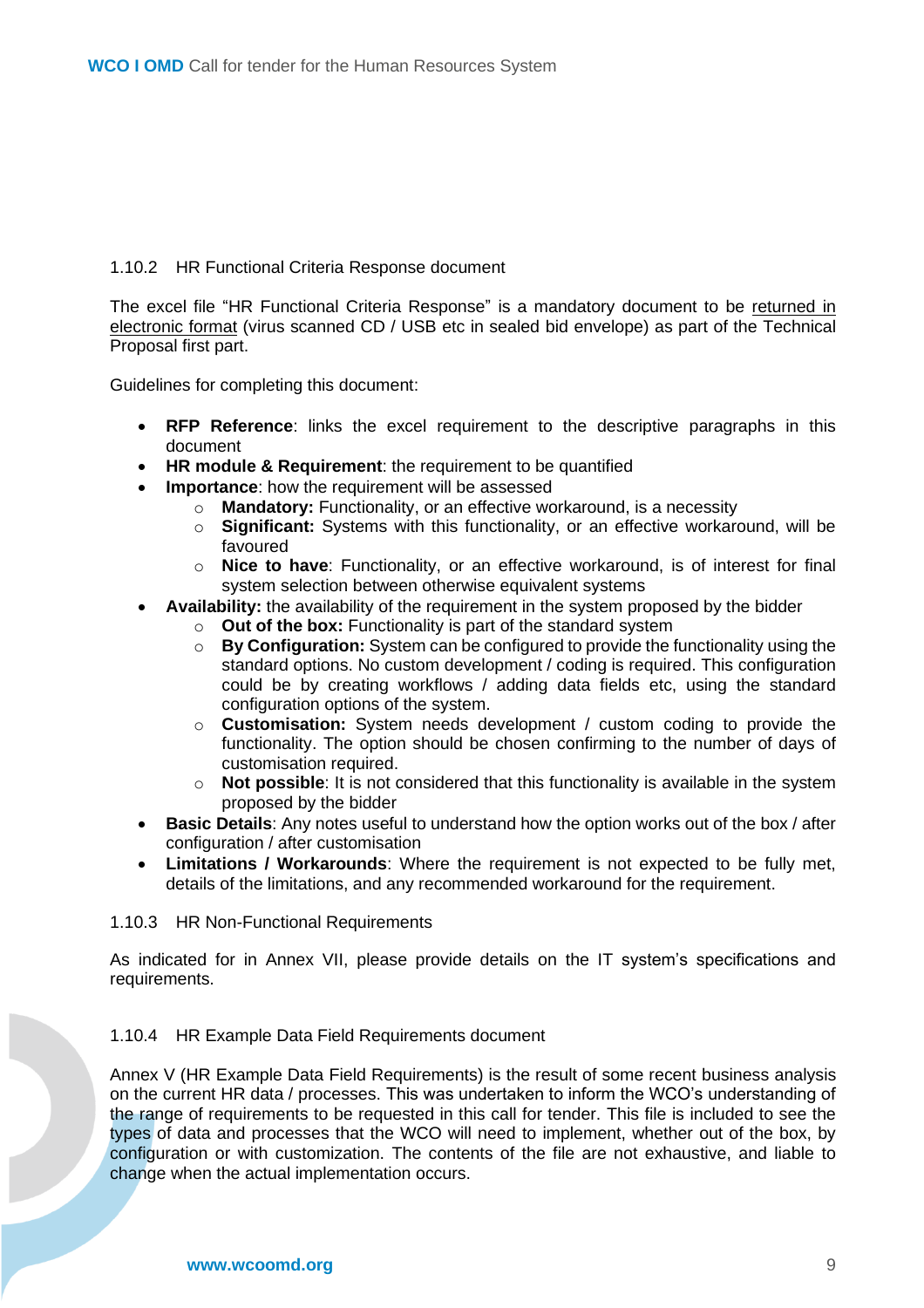Tab colours are encoded as follows:

- **Green Tab**: Detailed analysis undertaken, this view might be almost complete
- **Blue Tab:** The basic analysis has been tidied, but not refined to be implementation ready
- **Red Tab**: This is the more basic data, not tidied beyond what was gathered

#### <span id="page-9-0"></span>**1.11 Product Software Pricing**

This section of your response should define the price for your product. It should include the price to purchase the software as well as any costs associated with the installation of the software and training of both users and technical personnel in the use, operation, and maintenance of the proposed product(s). Software license costs should be provided in consideration of 400 employee profiles with estimated 15 to 25 system users.

Costs should be broken down into categories of one-off purchase costs, one off configuration costs, one off customization costs, recurring annual subscription/license costs, and recurring annual maintenance costs. This is such that the WCO can assess the financial implications given the uncertainty on volumes and optional functionality.

Also, the Bidder should include any costs associated with other products (integration tools, development tools, operating system software, database, add-ons etc.) that you believe are required to implement and efficiently operate the new business information system.

The warranty period associated with the software should also be defined within this section. Make sure to specify not only the duration of the warranty period but also the relationship between the warranty period and the onset of a maintenance and support agreement.

#### <span id="page-9-2"></span><span id="page-9-1"></span>**1.12 Project management**

#### *1.12.1 Project cycle*

The WCO expects as one of the deliverables a written and regularly updated project plan. The activities to be provided by the Bidder's project manager shall include the following:

- Development of an overall implementation strategy
- Development of technical standards for modifications, security, conversion, and system administration for all modules
- Development of a comprehensive implementation plan, including the allocation of needed resources, risks, issues, constraints and assumptions
- Project timeline and scheduling
- Task management and tracking
- Project meetings and documentation

#### <span id="page-9-3"></span>*1.12.2 Mentoring technical staff*

As part of the implementation process, we would like our technical personnel to become familiar with the application in the following areas: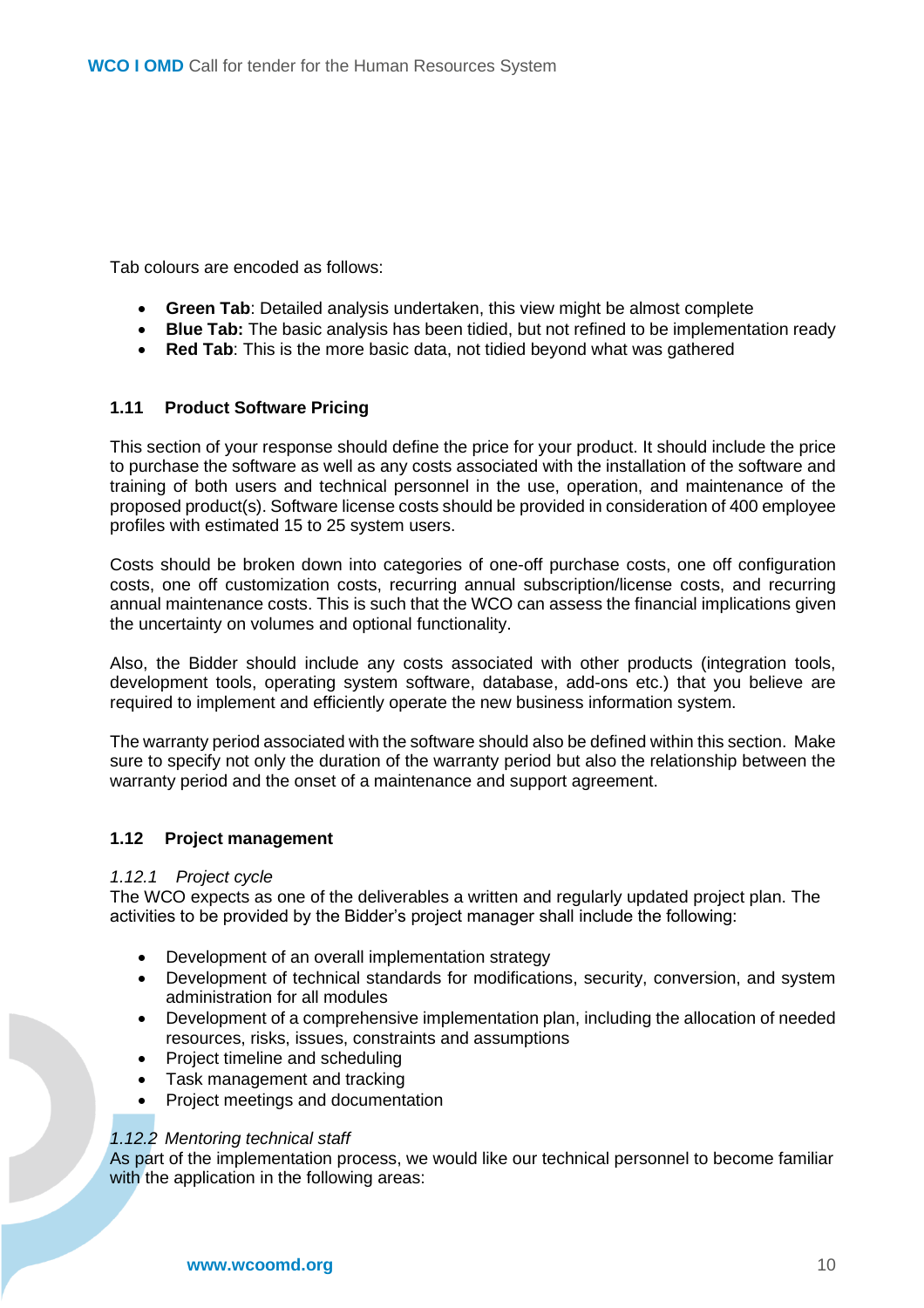• System and infrastructure administration especially in the initial stages of testing and implementation

• Database and application administration, during the initial stages of implementation and subsequent performance tuning later in the implementation

• Application configuration options, both of configuration during implementation, and where applicable options for future configuration by WCO technical staff

- Application customization, where applicable
- Release management support

#### <span id="page-10-0"></span>*1.12.3 Reporting requirements*

During project phases, the selected providers will provide at least every 10 working days a report on the progress of the development of all the deliverables. The reporting, to be submitted electronically must outline:

• Progress on each deliverable

• Any issues, including delays, technical challenges, personnel changes, etc that require the attention of the WCO

- An updated work plan for the remainder of the assignment, highlighting any changes
- Independent quality assurance process put in place for each deliverable

A report on the status of an ongoing project containing the above-indicated elements shall be submitted upon request of the WCO.

#### <span id="page-10-1"></span>*1.12.4 Work Location*

It is foreseen that the work will be done remotely using the means of communication available to the WCO (telephone, e-mail, videoconferencing), although certain face-to-face meetings might be desirable. We envisage that the presentations by the shortlisted bidders and subsequent kick-off meeting with the successful tenderer will be face-to-face.

#### <span id="page-10-2"></span>*1.12.5 Guarantee*

The selected providers must warrant for a period of at least 1 (one) year following the final reception of the deliverables that each deliverable conforms in all material respects to the specifications that are set forth in the concerned statement of work. The selected providers must guarantee to correct, promptly and free of charge, for at least 1 (one) year, all problems (bugs / errors in configuration) making it impossible to use all, or some, of the functionality.

#### <span id="page-10-3"></span>*1.12.6 Experience of the tenderer*

The tenderer should have experience of working on similar projects in the past three (3) years, in particular of working in the area of international trade/economics, international organizations/NGOs.

The tenderer should have specific experience in operation in IT sector (HR software or HR implementation, Support Services business) for a minimum of five (5) years.

The tenderer should demonstrate its capacity to mobilize teams on an ad-hoc basis and deliver the products ordered in a timely manner.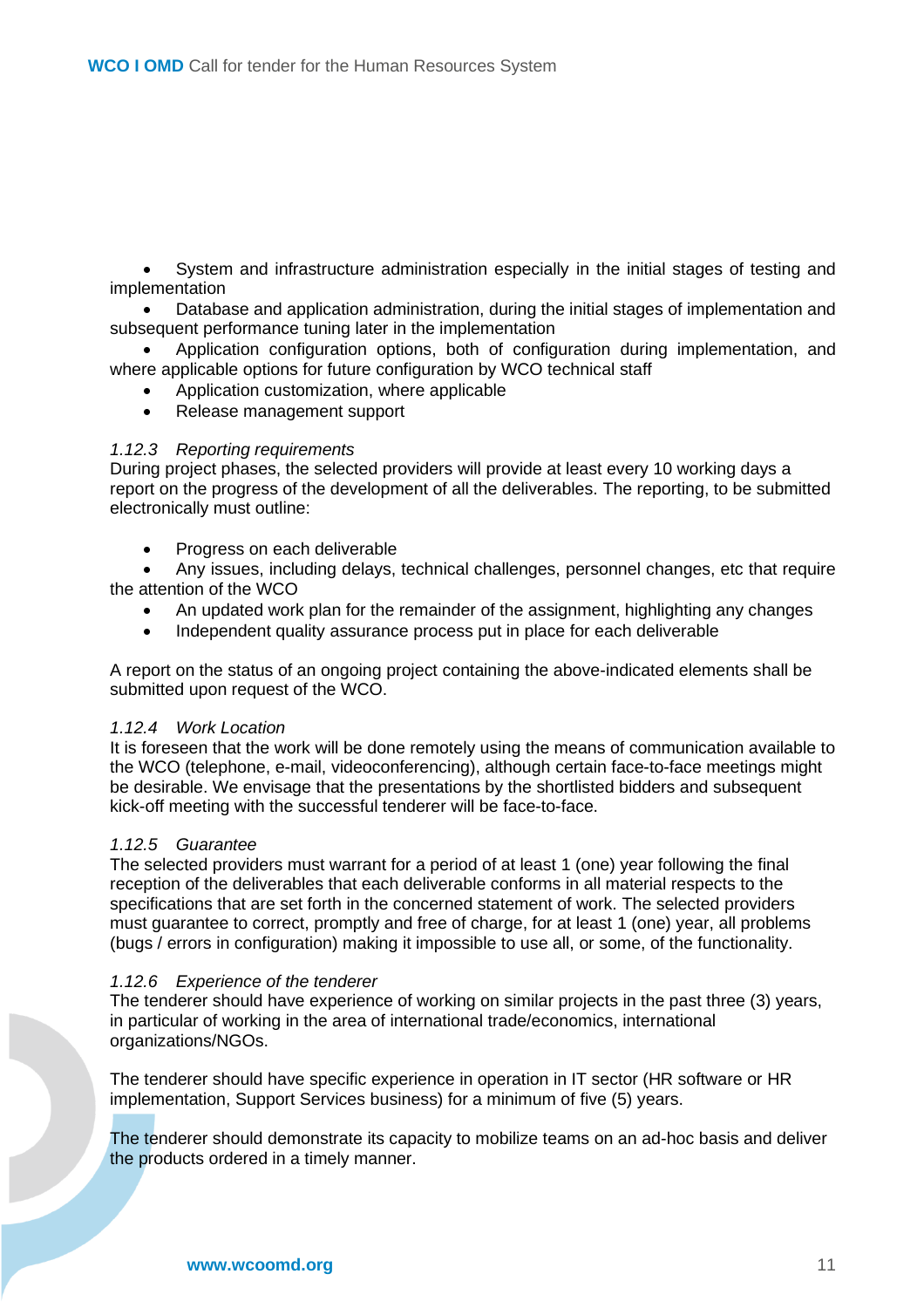## <span id="page-11-0"></span>**1.13 Team composition and qualification requirements for key experts**

The tenderer must demonstrate that an appropriate multi-disciplinary team is in place to deliver on the above noted terms of reference.

The tenderer should propose an account/project manager in charge of the relations with the WCO for the duration of the contract. This person should be backed up by a second dedicated member of staff. This person shall not be replaced without the WCO's prior written agreement. Should this person no longer work for the selected provider during the duration of the contract, the selected provider should ensure that all necessary steps in terms of knowledge transmission and smooth transition are taken.

The tenderer should propose lead HR and Talent functional specialist for the duration of the contract. This person should be backed up by a second dedicated member of staff. This person shall not be replaced without the WCO's prior written agreement. Should this person no longer work for the selected provider during the duration of the contract, the selected provider should ensure that all necessary steps in terms of knowledge transmission and smooth transition are taken.

The minimum requirements in terms of competence for the account/project manager and the lead instructional designer and their backups are stated below.

WCO will assign an internal project manager who will be responsible for the overall project management of this process. The WCO designated individual, in consultation with the selected bidder Project Manager(s) will provide the oversight to ensure the successful implementation of the system. This will include the necessary scheduling of WCO resources to ensure their availability at the appropriate time throughout the duration of the project.

## <span id="page-11-1"></span>*1.13.1 Project Manager and backup*

#### Function:

In charge of the overall management of the contract and main contact person (plus back-up staff if required) and is responsible for:

- Managing and successfully delivering the HR implementation, and ensuring that the scope, resources and budget constraints are balanced.
- Handling all communication with the contracting authority managing and coordinating the delivery of all services required by the contracting authority to the contractual standards.
- Ensuring that the provider's staff apply the same methodology and quality standards in all procedures.
- Assessing risk and ensuring quality control for all activities carried out by the providers.

Competence:

- Extensive experience in building strong client relationships and following-up on client requests in a timely matter of similar types of projects in the past five (5) years.
- 5+ years' experience in IT project Management.
- At least three (3) full successful HR implementations as Lead Project Manager with integrated HR business processes/modules.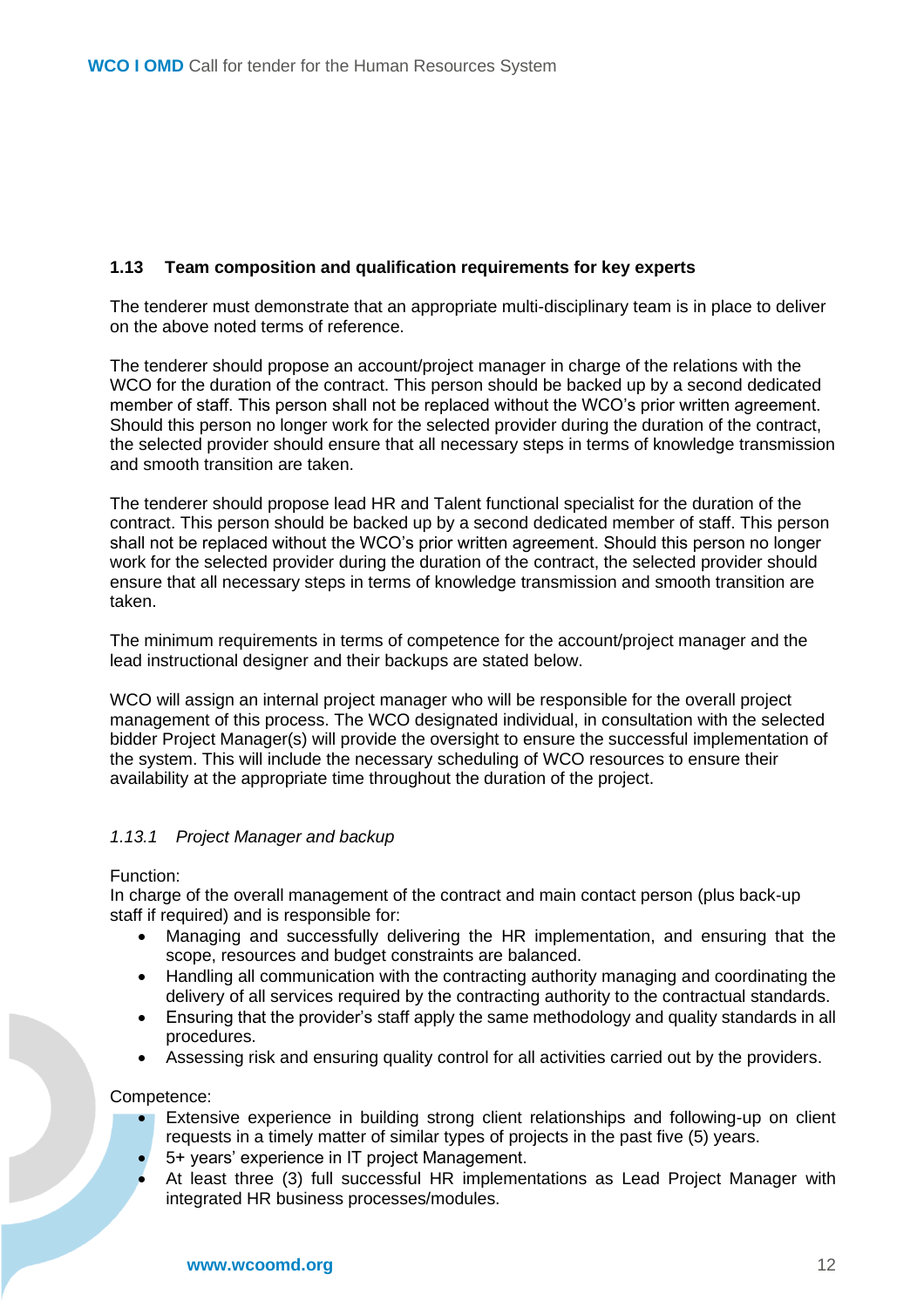- University qualification (Master) in a relevant field.
- PMP or PRINCE2 Practitioner certified or its equivalent.

#### <span id="page-12-0"></span>*1.13.2 Functional Specialist*

• 5+ years' experience, engaged in at least 3 full successful implementations as Lead Functional Specialist in HR business processes/modules in last 10 years

#### <span id="page-12-1"></span>**1.14 Financial Offer**

The prices should be indicated and detailed following the format provided in Annex I "Template for Financial Offers". The WCO will not consider a financial offer provided in another format. All costs and possible rebates should be taken into accounts in the prices mentioned in the provided format.

## <span id="page-12-2"></span>**2. Procedures for Answering the Call for Tender and Content of the Tender**

#### <span id="page-12-3"></span>**2.1 PREPARATION OF THE TENDER**

The tender shall comprise two (2) separate parts: one part meeting the technical criteria, and the other indicating the price of the service requested. The part concerning the price should be provided in a **separate envelope**.

The tender submitted by the tenderer should comprise all the information requested in the Annex I (Financial offer), Annex IV (Technical offer) and Annex VII (Non-functional HR Requirements) hereto as well as the information and documents requested hereunder.

Tenders must be made without reservation. In fact, reservation clauses constitute a lack of undertaking. However, a tenderer may note in its tender that certain aspects require elucidation. It is legitimate for a tenderer to point these out, and equally legitimate for the WCO to take account of them, provided that these corrections do not substantially affect the terms of the tendering process or the purpose of the contract.

Tenders must be compliant, in all respects, with the purpose of the call for tender.

Tenders which are not compliant with the purpose of the call for tender shall be set aside.

#### **Documentation required for the tender**

All tender proposals must be accompanied by the following documents:

a) Administrative documents:

- A sheet describing the tenderer's professional activities.
- VAT No. or VAT exemption certificate.
- A document attesting to the tenderer's legal status.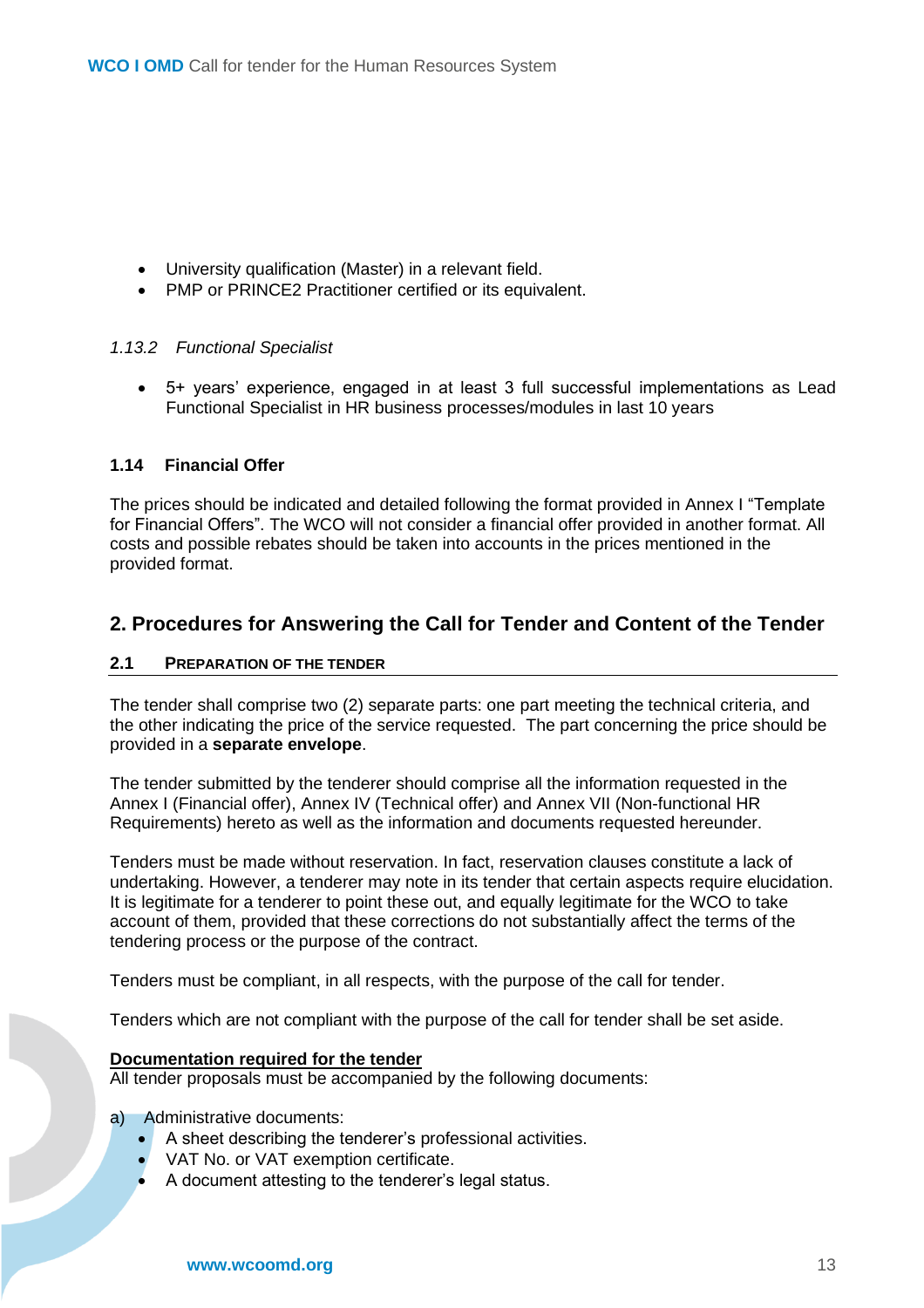- A document listing the names and status of the individuals who make up the tenderer's governing bodies, together with an organization chart of the company.
- Documentary evidence of the tenderer's financial situation (balance sheet, profit and loss account).
- A declaration on honour vouching that the tenderer is not in one of the situations described in part 3.1 related to Exclusion criteria and Ethics clauses below.
- b) Information document on the tenderer's expertise:
	- A description of its resources (qualified staff and equipment).
	- CV of the leading project manager(s) and instructional designer(s).
	- A description of the governing structure.
	- Specification whether the tenderer has obtained quality norms or certificates such as EN 15038, ISO 17100, ASTM F2575-06, any similar types of norms or certificates or if the tenderer has taken any steps to achieve these norms or certificates.
	- A description and evidence of the tenderer's experience of working on similar projects in the past three (3) years, particularly specifying the experience of working in the area of international trade/economics, international organizations/NGOs.
	- References from companies or international organizations for which the tenderer has already worked.

Further information related to the Selection criteria of the tenderer is outlined in part 3.3.

#### <span id="page-13-0"></span>**2.2 COSTS OF TENDER RESPONSE**

The tenderer shall bear all costs associated with the preparation and submission of the tender response. Under no circumstances shall the WCO be responsible or liable to the tenderer, regardless of the outcome of the call for tender.

#### <span id="page-13-1"></span>**2.3 PERIOD OF VALIDITY OF THE TENDER**

All tender responses made by the tenderer shall remain valid for ninety (90) days after the deadline for receipt of tenders.

Any tender response with a period of validity of less than ninety (90) days shall automatically be rejected.

#### <span id="page-13-2"></span>**2.4 FORMALITIES AND SIGNING OF TENDERS**

The tender should be sent to:

**WCO-OMD WCO CALL FOR TENDER – HR System For the attention of Procurement Service Rue du Marché, 30 B-1210 – Brussels Belgium**

**www.wcoomd.org** 14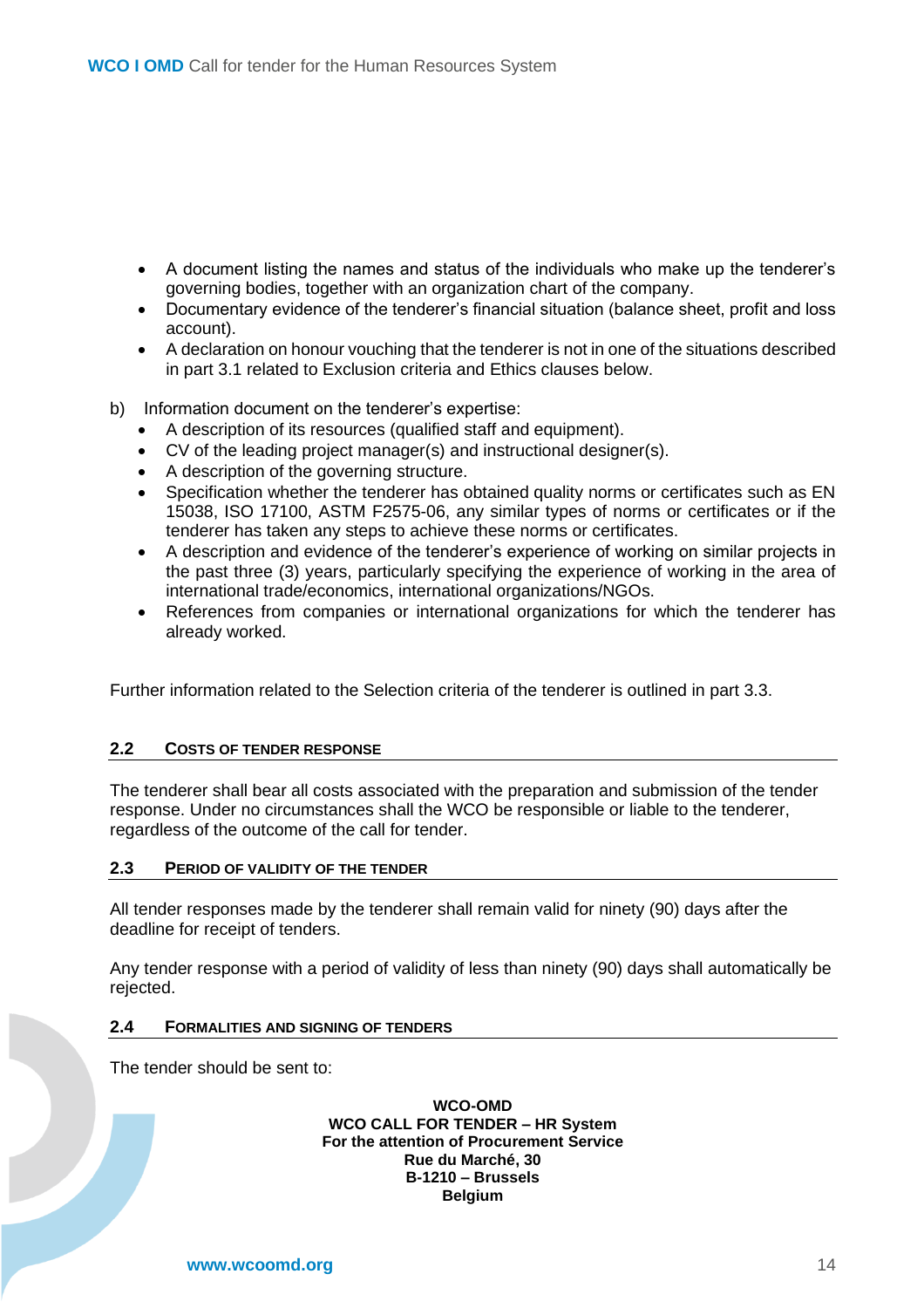The tenderer shall provide one copy of the tender response, clearly marking it:

#### **"Original tender response"**

The tender shall be typed and signed by the tenderer or any other person authorized to bind the tenderer.

The tender shall contain no erasures, overwriting or correction, as these shall entail rejection of the tender.

The tender may be submitted solely by post or delivered by hand to the WCO reception.

#### <span id="page-14-0"></span>**2.5 DATE OF SUBMISSION OF TENDERS**

The WCO Procurement Service may, at its own discretion, extend the deadline for submission of tender responses. Tenderers contacted by the Service shall be notified directly, in writing, of this extension.

#### <span id="page-14-1"></span>**2.6 PRICES QUOTED IN TENDERS**

The financial proposal must be duly dated and signed by a duly authorized representative of the tenderer. The financial proposal shall be based on the template in Annex I.

The tenderer must complete the "Financial offer" table as outlined in Annex I. Prices must be quoted in euro. For tenderers from countries which do not form part of the eurozone, the amount of the tender cannot be revised as a result of exchange rate fluctuations. The choice of exchange rate falls to the tenderer, who bears the risks and reaps the benefits associated with these fluctuations.

For intra-Community transactions (EU) as well as domestic transactions (Belgium), the supply of services to the WCO is VAT-exempted.<sup>1</sup>

#### <span id="page-14-2"></span>**2.7 LANGUAGE**

All responses to this call for tender must be written in either English or French (the WCO's two official languages).

#### <span id="page-14-3"></span>**2.8 REQUESTS FOR INFORMATION OR CLARIFICATION OF THE CALL FOR TENDER**

<sup>1</sup> Please see article 1.4 of the 'Standard Terms and Conditions for the Provision of Goods and/or Services to the WCO, as annexed hereto (Annex III).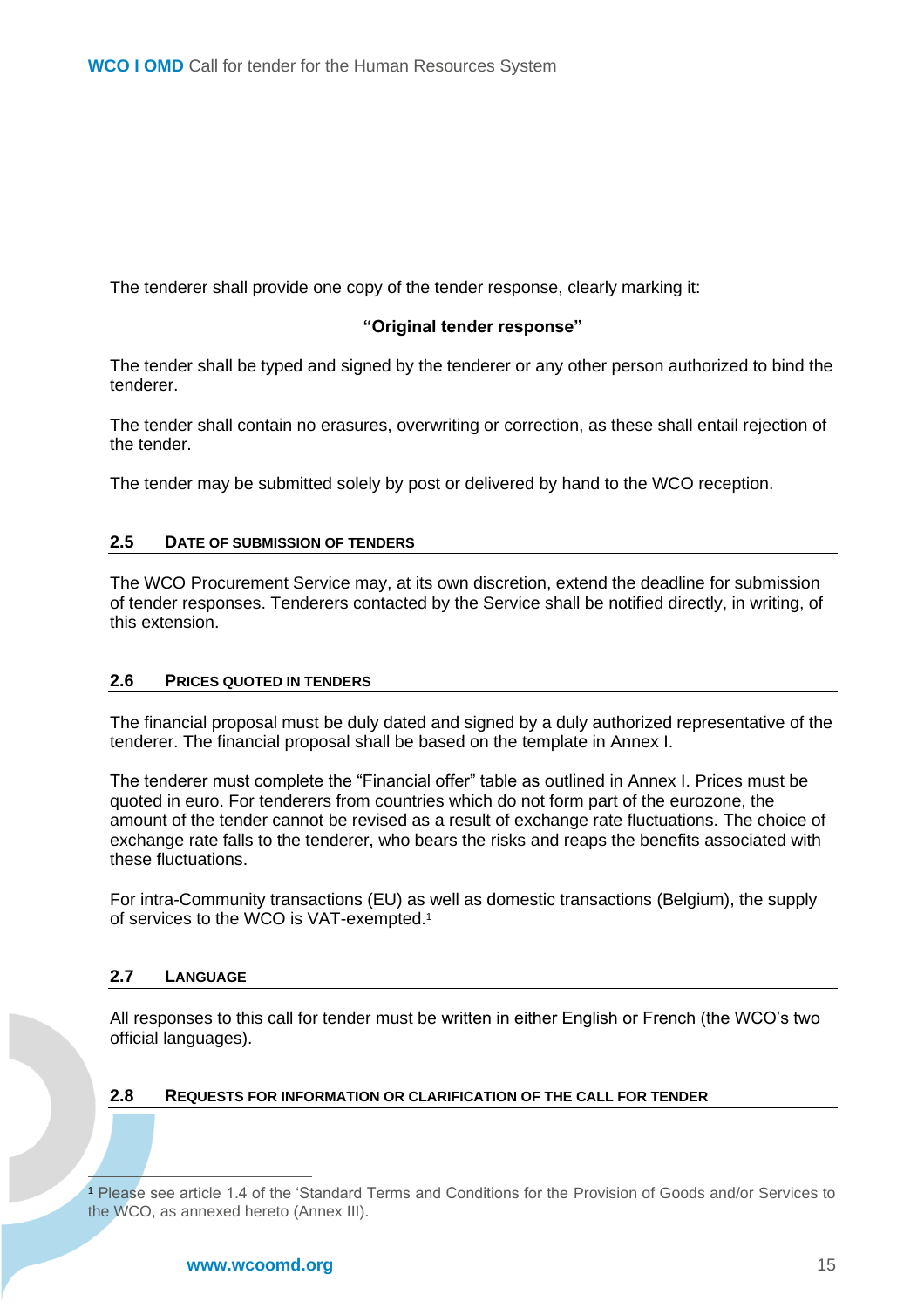#### A tenderer requiring additional information on the call for tender may submit a request in writing to the WCO Procurement Service mentioned under Section 1.5 hereto. procurement@wcoomd.org

The WCO Procurement Service shall respond in writing to any request it receives no later than 5 days prior to the deadline for submission of tenders. Copies of the replies shall be sent to all the candidates having received the call for tender.

These questions and answers shall also be posted on the WCO website, in the Calls for Tender section, in an FAQ (frequently asked questions) sub-chapter under the name of the call for tender concerned.

#### <span id="page-15-0"></span>**2.9 MODIFICATION AND WITHDRAWAL OF THE CALL FOR TENDER**

At its sole discretion and without any requirement for justification, the WCO may amend the call for tender prior to the deadline for submission of tenders.

All the potential tenderers to which the WCO has directly sent the call for tender shall receive written notification of the changes.

To enable the tenderers to take account of these changes in their response, the Procurement Service may, upon its own initiative, extend the deadline for submission of tenders.

The WCO retains the right to withdraw this call for tender without any requirement for justification. No claims for damages of any kind whatsoever may be made to the WCO following the withdrawal.

#### <span id="page-15-1"></span>**2.10 MODIFICATION AND WITHDRAWAL OF THE TENDER**

The tenderer may withdraw its tender by sending written notice of withdrawal to the WCO Procurement Service prior to the deadline for receipt of tenders as indicated in the call for tender.

The withdrawal notice must be sent by registered mail with acknowledgement of receipt.

No tender may be modified subsequent to the deadline for submission indicated in the call for tender.

No tender may be withdrawn in the interval between the deadline for submission of tenders and the period of validity of the tender.

#### <span id="page-15-2"></span>**2.11 SUBCONTRACTING**

Subcontracting is permitted subject to the following conditions: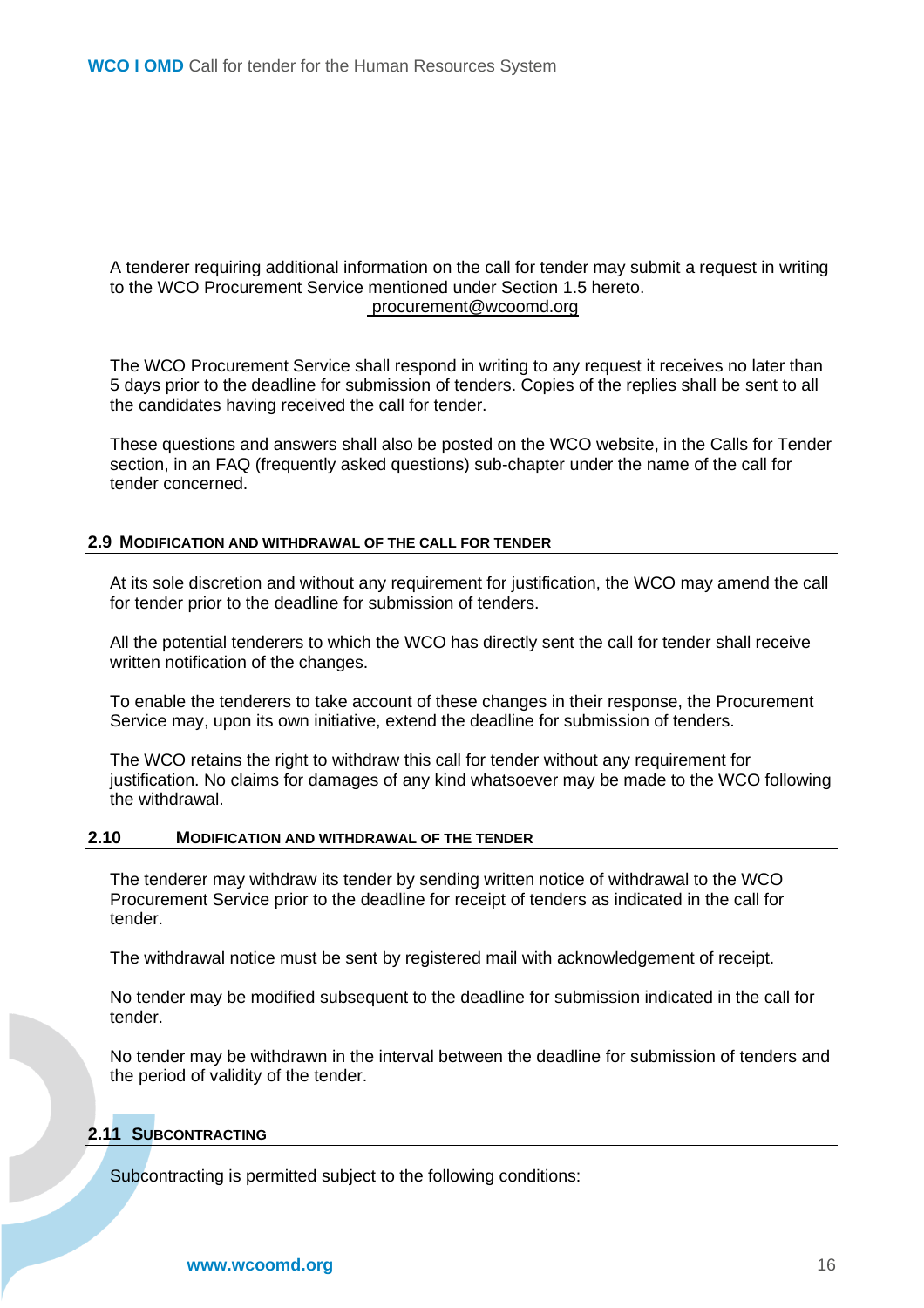- The selected service providers are fully responsible for the performance of any subcontractors.
- The management of the project and the pedagogical engineering phase cannot be subcontracted.
- Tenderers must indicate in their tenders the amount of the contract (if any) that they intend to subcontract to third parties, as well as the identity and availability of the potential subcontractor(s).
- The service providers must not subcontract to third parties not identified in the tender as potential subcontractors without prior written authorization from the WCO.
- The service providers shall not cause the contract to be performed in fact by third parties.
- Even where the WCO authorizes the service providers to subcontract to third parties, the service providers shall nonetheless remain bound by its obligations to the WCO under the contract.
- The service providers shall ensure that the subcontract does not affect rights and guarantees to which the WCO is entitled by virtue of the contract.

Where subcontracting is envisaged, evidence of the potential subcontractors' ability to perform the tasks entrusted to them shall be included in the tender. Such evidence is the same as that also required from the service providers, as indicated below.

Tenderers should note that the WCO shall consider intended subcontracting as an indication that the potential service providers are not having the requisite resources to complete the tasks under the contract. Therefore, this point shall be taken into account in the assessment of the "project management" award criterion.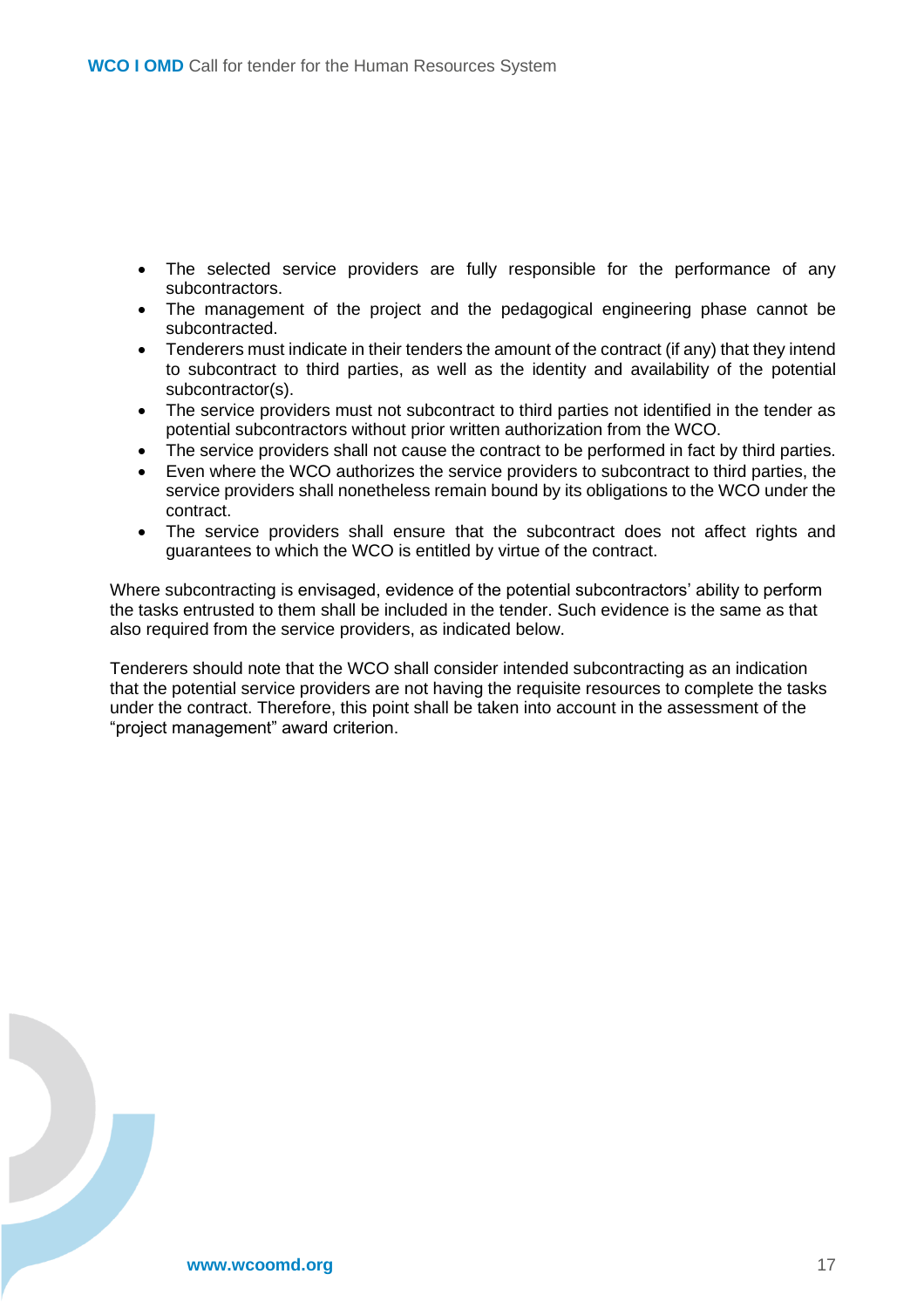## <span id="page-17-0"></span>**3. Assessment and Award of Contract**

#### <span id="page-17-1"></span>**3.1 EXCLUSION CRITERIA**

Applicants or tenderers shall be excluded from a contract if:

- a) they are bankrupt or being wound up, are having their affairs administered by the courts, have entered into an arrangement with creditors, have suspended business activities, are the subject of proceedings concerning those matters, or are in any analogous situation arising from a similar procedure provided for in national legislation or regulations;
- b) they have been convicted of an offence concerning their professional conduct by a judgment which has the force of res judicata;
- c) they have been guilty of grave professional misconduct proven by any means which the contracting authority can justify;
- d) they have not fulfilled obligations relating to the payment of social security contributions or the payment of taxes in accordance with the legal provisions of the country in which they are established or with those of the country of the contracting authority or those of the country where the contract is to be performed;
- e) they have been the subject of a judgment which has the force of res judicata for fraud, corruption, involvement in a criminal organization or any other illegal activity detrimental to the WCO's financial interests.

Tenderers must declare on their honour that they are not in one of the situations referred to above.

## <span id="page-17-2"></span>**3.2 ETHICS CLAUSES**

Any attempt by a tenderer to obtain confidential information, enter into unlawful agreements with competitors or influence the Advisory Committee on Contracts (ACC) or any WCO staff member during the process of examining, clarifying, evaluating and comparing tenders and applications will lead to the rejection of its submission or tender.

Thus, any direct or indirect contact with a WCO staff member other than the person named in this call for tender may, at the WCO's sole discretion, result in the rejection of the tender without any compensation or formality.

When putting forward a tender, the tenderer shall declare that it is affected by no potential conflict of interest and has no equivalent relation in that respect with other tenderers or parties involved in the missions likely to be outsourced to it in its capacity as the selected tenderer. Should such a situation arise during execution of the contract, the service providers must immediately inform the WCO.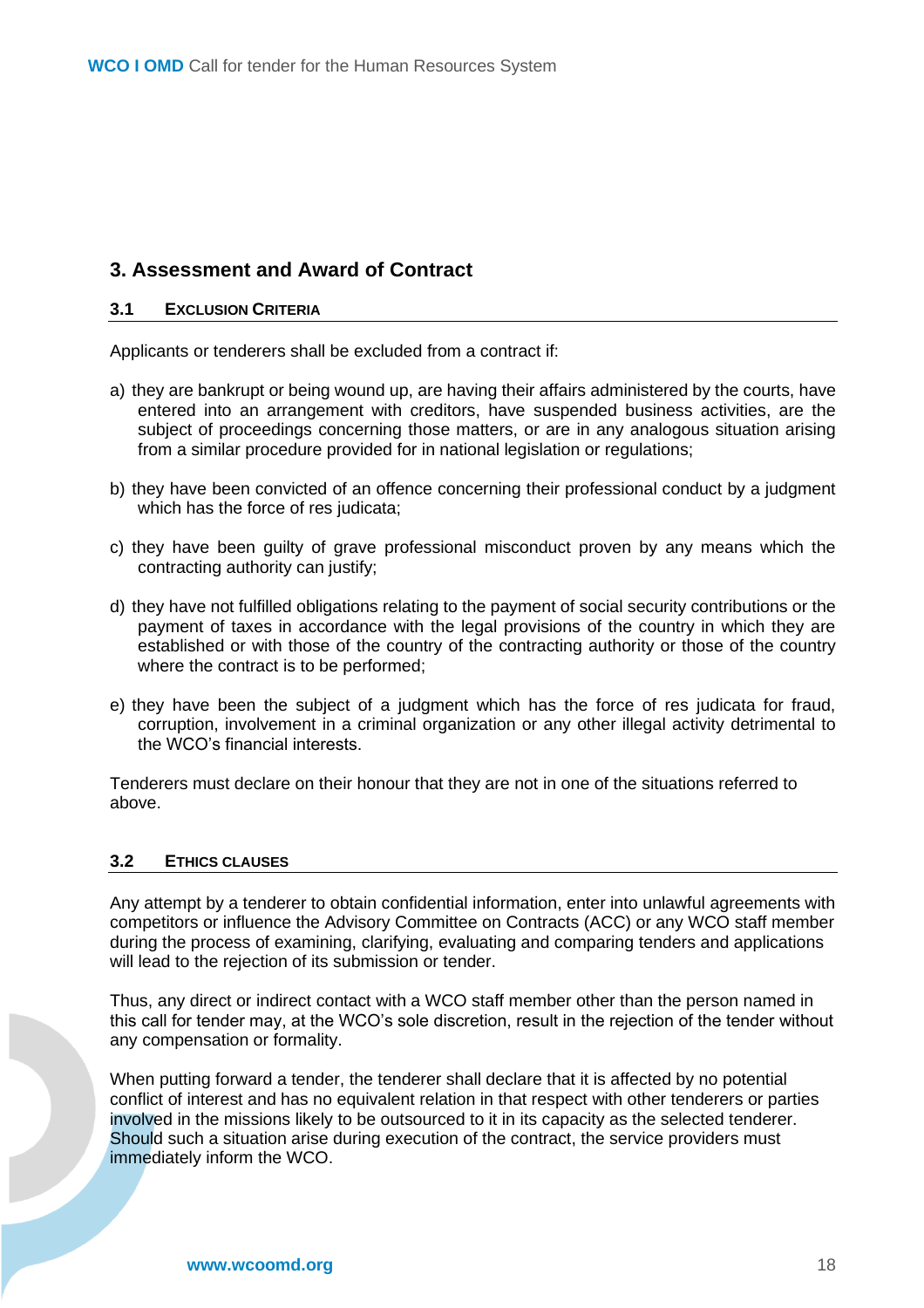Tenderers shall respect core labour standards as defined in the relevant International Labour Organization (ILO) conventions (such as the Conventions on freedom of association and collective bargaining, abolition of forced and compulsory labour, abolition of discrimination in the workplace, and abolition of child labour).

The tenderer shall refrain from any relationship likely to compromise its independence or that of its staff. If the service providers ceases to be independent, the WCO may, regardless of injury, terminate the contract without further notice and without the service providers having any claim to compensation.

The WCO reserves the right to suspend or cancel the call for tender or the contract awarded if corrupt practices of any kind are discovered at any stage of the award process.

#### <span id="page-18-0"></span>**3.3 SELECTION CRITERIA**

Only those tenders fulfilling all the selection criteria shall be assessed against the award criteria.

The selection criteria are:

- Submission of documents listed (see part 2.1);
- Submission of information related to the tenderers expertise and the experience of each of the involved staff members (see parts 2.1 and 3.4);
- Provision of a proposal that meets the requirements set out in the specifications and testifies to the tenderer's ability to provide the services requested, (see parts 2.1 and 3.4)
- Submission of a financial proposal (see Annex I)

#### <span id="page-18-1"></span>**3.4 AWARD CRITERIA**

Further to the price quoted for the performance of the contract, the following award criteria shall be applied, and should be taken into account in the preparation of the technical proposal corresponding to the specific qualifications outlined in part 1.

#### **Award criterion 1 –** Technical response

This criterion serves to assess the tenderers ability in understanding the WCO needs and in delivering the deliverables listed, according to the requirements specified in the call for tender. It also serves to assess the extent to which the tender meets the conditions outlined in the call for tender related to standards to be followed. The following information will need to be provided by the tenderer to assess this criterion:

- Descriptive outline of the proposed system, including how it will address the WCO requirements, configuration options and usage, customisations needed, security approach. This document should comprehensively explain the bidder's proposal.
- Completion of the excel of HR Functional Criteria Response.
- Completion of the non-functional HR functional requirements (to be provided in electronic format). This is so the WCO can evaluate specific requirements.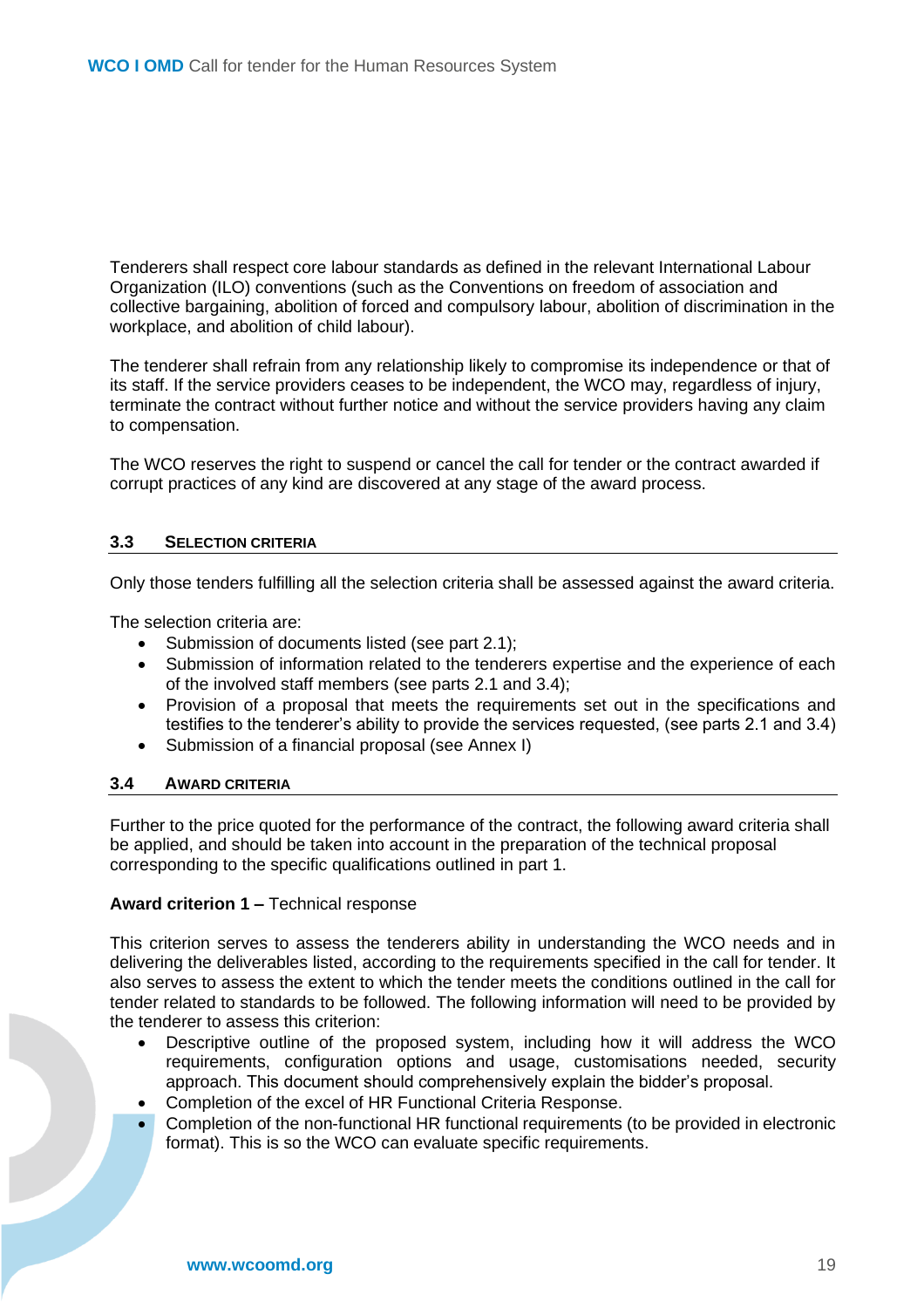### **Award criterion 2** – Experience undertaking similar projects

This criterion serves to assess the tenderer's experience and past performance. Provide descriptions and demonstrable evidence of HR engagements that your company is currently undertaking or has undertaken, including:

- A minimum of three (3) case studies of similar or comparative engagements;
- Engagements with non-profit clients or engagements with Government or other Public Sector organizations;

#### **Award criterion 3** – Experience of the proposed team

This criterion serves to assess the experience of the proposed Account/Project Manager and functional team in terms of University qualification, professional experience of leading similar projects in the past including client experience and experience in oversight and quality control of similar projects. The following information will need to be provided by the tenderer in order to assess this criterion:

- CVs of the Account/Project manager and its backup including information on university qualification, professional experience of working on similar projects in the past three (3) years, list of previous clients and experience in oversight and quality control of such projects.
- Availability of adequate and skilled (education and work experience) team members for carrying out the assignment.
- A description of the composition of the team, responsibility of each team member, how the deliverables will be produced and delivered and the expected delivery time.

#### **Award criterion 4** – Project management tools and methodologies

This criterion serves to assess the project management process and methodologies proposed by the tenderer and their adequacy with the WCO requirements set out.

• WCO expects bidders to articulate the proposed project plan, schedule, project methodology and responsibility matrix, among others that your company will utilize to ensure success and good outcomes for our stakeholders.

#### <span id="page-19-0"></span>**3.5 POINTS**

A scoring system to evaluate the award criteria relating to the technical merits of the tender shall be applied. Points will be applied as follows:

| <b>Tender Award Criteria</b> | <b>Maximum Points</b> | Minimum Passing Score |
|------------------------------|-----------------------|-----------------------|
| Award criterion 1            | 100                   | 75                    |
| Award criterion 2            | 50                    | 30                    |
| Award criterion 3            | 25                    | 15                    |
| Award criterion 4            | 25                    | 15                    |
| <b>TOTAL</b>                 | 200                   | 135                   |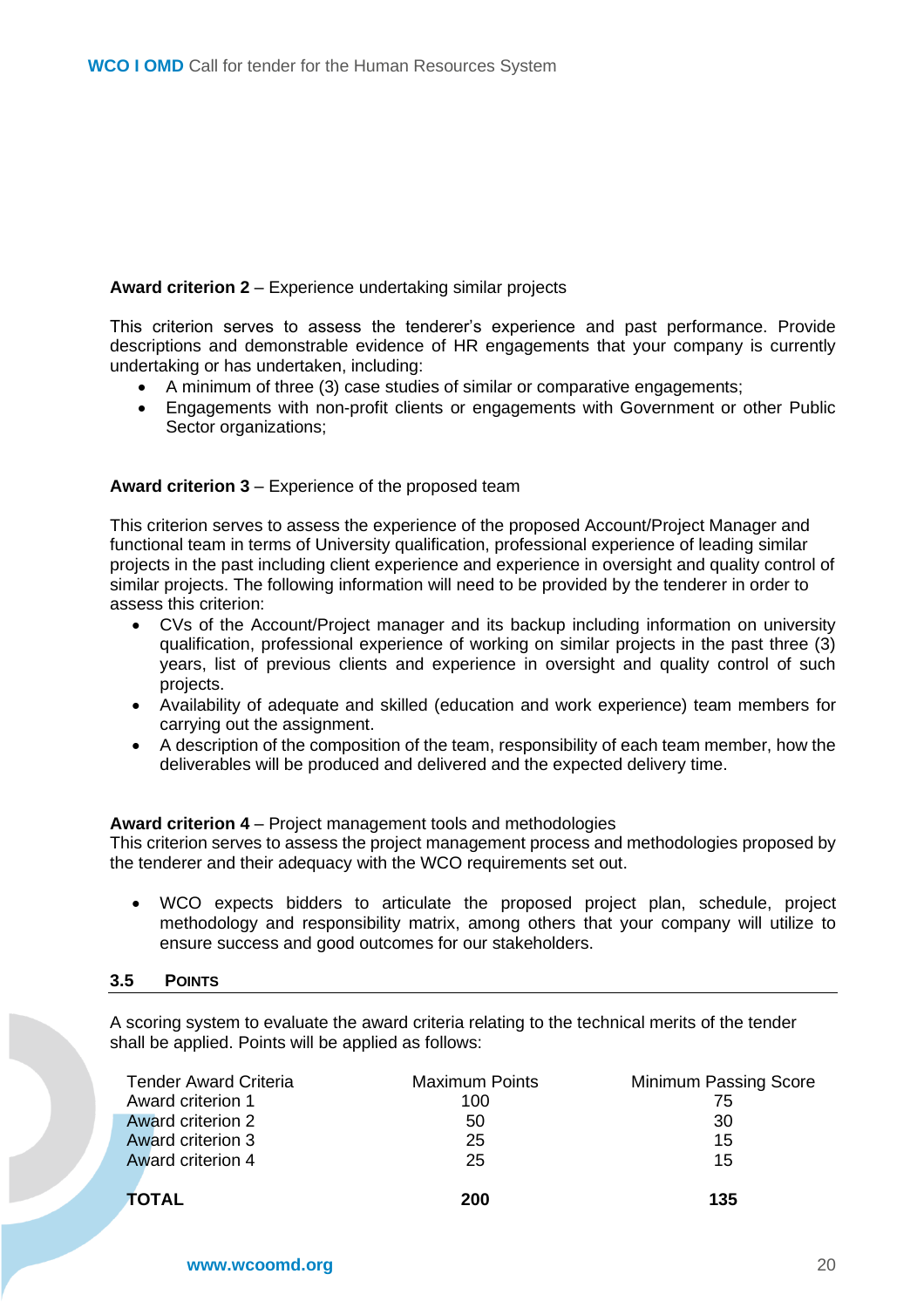Technical sufficiency levels: to be selected, companies shall have an overall score of 135 points or more.

#### <span id="page-20-0"></span>**3.6 PROJECT PROPOSAL**

The offer provided by the tenderer will be examined from a technical perspective. Tenderers are requested to provide the information as requested in this call for tender and according to instructions and templates provided. The WCO will assess the offer from a technical perspective and will make sure that all requirements have been met.

The WCO reserves the right to reject an offer in case some requirements are missing or should if it estimates that too many requirements are not fully met.

#### <span id="page-20-1"></span>**3.7 FINANCIAL PROPOSAL**

The WCO Advisory Committee on Contracts shall then proceed with the financial classification of the tenders retained.

100 points in the evaluation of financial proposals will be awarded to the lowest priced tender and points will be awarded to the other tenders in direct proportion to their relationship with the lowest priced tender.

The WCO will award contracts to the tenders offering the best value for money using a 60%/40% technical/financial point allocation. The technical bid will be assigned a technical score out of a maximum of 60 marks. The financial bid will be assigned a financial score out of a maximum 40 marks.

Only the best four (4) bidders who get a technical score of 135 points or more and a financial score of 65 points or more overall will qualify for the demonstration and proof of concept evaluation stage. Failing to secure minimum marks shall lead to rejection of the bid.

The price quoted must be a firm, non-revisable price and must be denominated in euro, as per Annex I. Prices quoted must include all government taxes, customs duties and levies, unless the service provider is established and registered in Belgium or the European Union, in which case price would be exclusive of VAT. 2

#### **3.8 PRODUCT DEMONSTRATION (PROOF OF CONCEPT)**

The product Demonstration (Proof of Concept) will entail a live demonstration of the their HR System solution to the committee, project team members, technical staff and selected business users. Bidders should plan to bring their own computers to the demonstration. Network connectivity will be provided by WCO, if required.

<sup>2</sup> Please see article 1.4 of the 'Standard Terms and Conditions for the Provision of Goods and/or Services to the WCO, as annexed hereto (Annex III).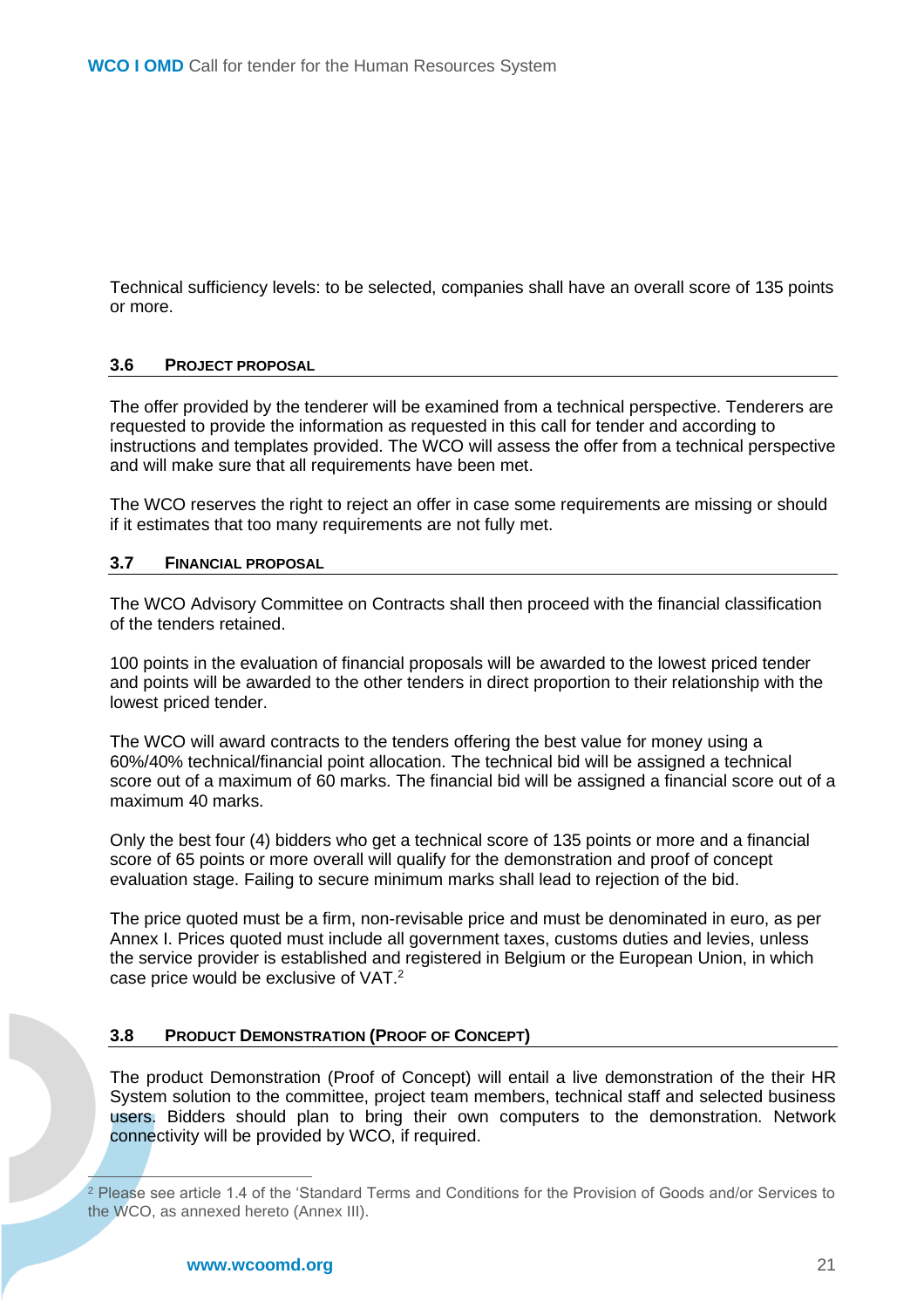A qualitative score of 100 points in the evaluation of Product demonstrations will be awarded to the best tender and points will be awarded to the other tenders in direct proportion to their relationship with the lowest priced tender.

#### <span id="page-21-0"></span>**3.9 AWARD OF THE CONTRACT**

The contract shall be awarded to the tenderer offering the best value for money.

The WCO reserves the right not to select any tender if the amounts tendered exceed the budget envisaged for this project. Where applicable, the WCO may ask the tenderer to provide clarification about a tender. This request, as well as the response, shall be in writing. The WCO reserves the right to ask an applicant for an additional interview/demonstration; in particular where it is difficult to judge which of several firms represents the best value for money. The cost of the interview/demonstration shall be borne by the tenderer. The WCO reserves the right to ask tenderers for their best and final offer before awarding the contract. Each tenderer shall be informed about the decision by the Advisory Committee on Contracts.

#### <span id="page-21-1"></span>**3.10 NO OBLIGATION TO AWARD A CONTRACT**

In no way whatsoever does the call for tender procedure entail any obligation on the WCO's part to award one or more contracts. Up until the signature of the contract the WCO may decide not to perform the contract or may cancel the call for tender procedure, without the tenderers' being able to claim compensation of any kind.

The WCO is not liable for any compensation with respect to tenderers' whose tenders have not been accepted. Nor shall it be liable should it decide not to award the contract.

In any event, the WCO retains the right to withdraw the call for tender or to reject all the tenders before a contract has been awarded and signed, without having to provide any justification or having to compensate the tenderers for any damage whatsoever.

The WCO reserves the right to contract in full or partly the services described in this call for tender without having to provide any justification or having to compensate the tenderers for any damage whatsoever.

#### <span id="page-21-2"></span>**3.11 SPECIAL PROVISIONS**

Nothing in this call for tender and the annexes thereto, including in particular any references to Belgian legislation, shall be construed as a waiver by the WCO of its privileges or of those of its officials.

Given that the WCO is an intergovernmental organization, it is expressly agreed that the rights and obligations of the Parties shall be governed by the call for tender or, subsidiarity, by the provisions of Belgian law. It is expressly stated that the constituent parts of the call for tender shall take precedence over the legislative and regulatory provisions referred to therein.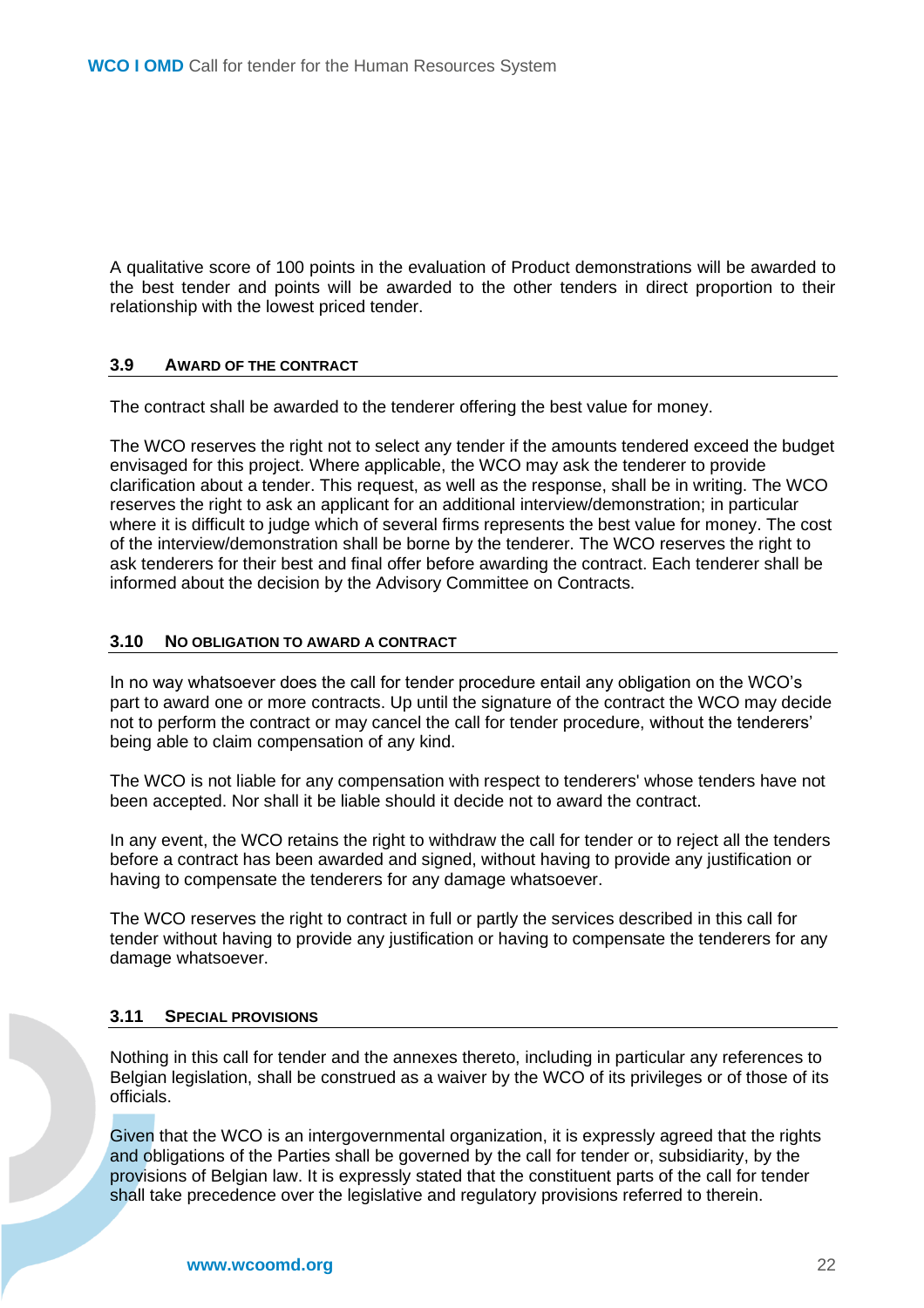#### <span id="page-22-0"></span>**3.12 REQUEST FOR INFORMATION – COMPLAINTS**

Unsuccessful tenderers may seek clarification, from the official responsible for purchases, of the reasons why they were not awarded the contract.

Requests for information or complaints must be lodged according to Annex 6, point 7 of the WCO Financial Rules as (see Annex II hereto).

#### <span id="page-22-1"></span>**3.13 ACCEPTANCE OF THE CONDITIONS OF THE CALL FOR TENDER AND PROVISIONS APPLICABLE TO THE AGREEMENT**

The tenderers acknowledge that providing a proposal implies full acceptance of (i) the conditions set out in this call for tender and (ii) the essential and non-negotiable terms and conditions of the WCO which will be applicable to the agreement that will be negotiated following the award of the contract (as annexed hereto in Annex III "Standard Terms and Conditions for the Provision of Goods and/or Services to the WCO").